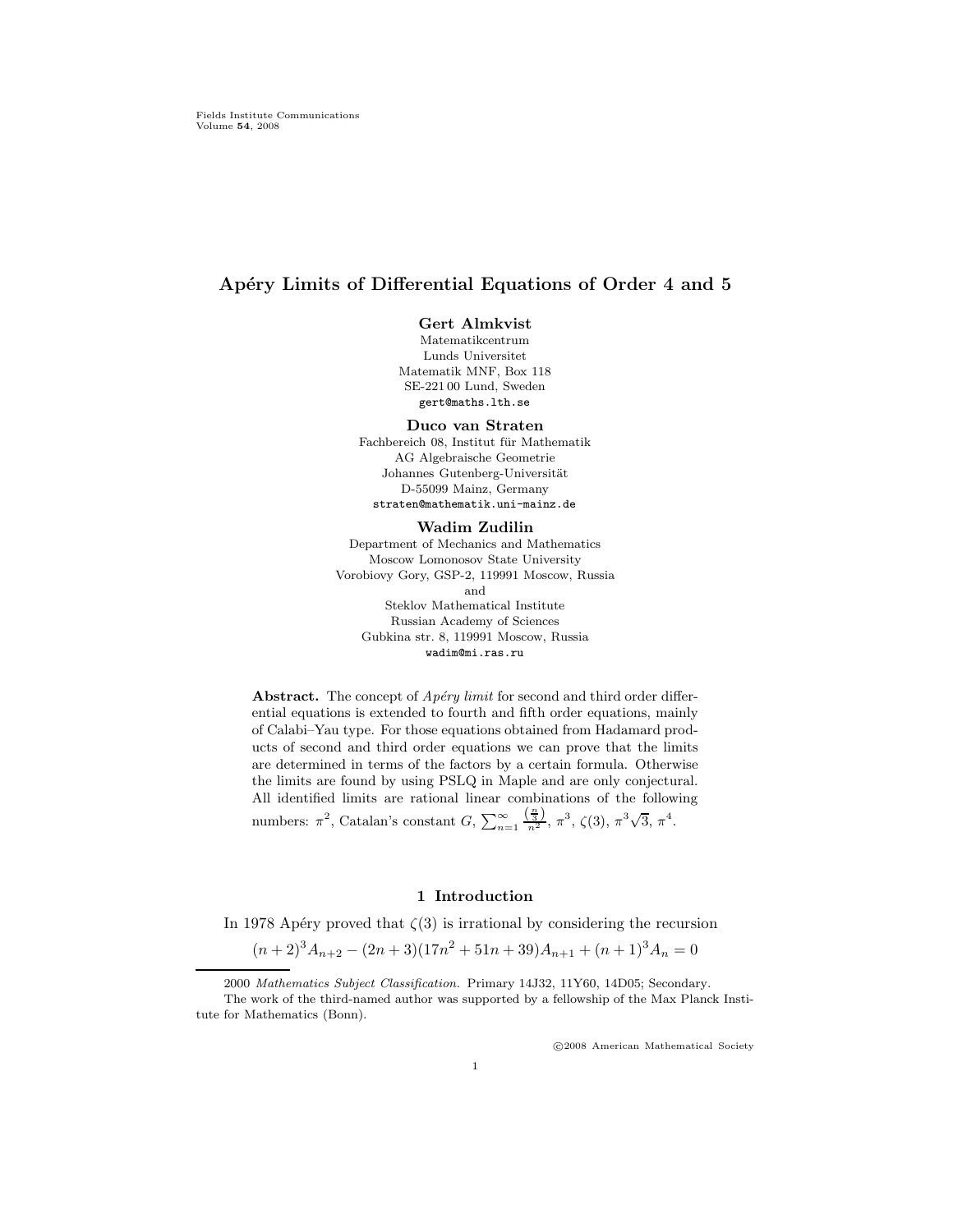with  $A_{-1} = 0$ ,  $A_0 = 1$ . Let  $B_n$  satisfy the same recursion with  $B_0 = 0$ ,  $B_1 = 1$ . Then

$$
\frac{B_n}{A_n} \to \frac{\zeta(3)}{6} \quad \text{as } n \to \infty.
$$

He also considered the recursion

$$
(n+2)^2 A_{n+2} - (11n^2 + 33n + 25)A_{n+1} - (n+1)^2 A_n = 0
$$

with  $A_{-1} = 0$ ,  $A_0 = 1$ . Let  $B_n$  satisfy the same recursion with  $B_0 = 0$ ,  $B_0 = 1$ . Then

$$
\frac{B_n}{A_n} \to \frac{\pi^2}{30} \quad \text{as } n \to \infty.
$$

Note that  $y_0 = \sum_{n=0}^{\infty} A_n x^n$  is annihilated by the differential operator

$$
\theta^2 - x(11\theta^2 + 11\theta + 3) - x^2(\theta + 1)^2
$$
, where  $\theta = x\frac{d}{dx}$ .

This is denoted by (b) in [\[1\]](#page-17-0) and we note that

$$
A_n = \sum_{k} \binom{n}{k}^2 \binom{n+k}{n}.
$$

Later Zudilin [\[8\]](#page-18-0) considered the recursion

$$
(n+2)^5 A_{n+2} - 3(2n+3)(3n^2+9n+7)(15n^2+45n+34)A_{n+1}
$$
  
-3(n+1)<sup>3</sup>(3n+2)(3n+4)A<sub>n</sub> = 0

.

with  $A_{-1} = 0$ ,  $A_0 = 1$ . Let  $B_0 = 0$ ,  $B_1 = 1$ . Then

$$
\frac{B_n}{A_n} \to \frac{\pi^4}{1170} = \frac{\zeta(4)}{13}
$$

It turns out that

$$
w_0 = \sum_{n=0}^{\infty} A_n x^n
$$

is the Wronskian

$$
w_0 = x \begin{vmatrix} y_0 & y_1 \\ y'_0 & y'_1 \end{vmatrix},
$$

where  $y_0$  and  $y_1$  are solutions of a fourth order differential equation (this was the start of  $[1]$ ). It is equation  $\#32$  in the "big" table  $[2]$  of Calabi–Yau differential equations (for a definition see Section [2\)](#page-2-0). Further cases of connections between Diophantine approximations of di- and trilogarithms and Catalan's constant G led to Calabi–Yau equations  $\#195$ ,  $\#209$  and  $\#257$ . These will be treated in section [2.1](#page-2-1) (see Zudilin  $[9, 10]$  $[9, 10]$ ).

In an unpublished paper [\[7\]](#page-18-3), Zagier considered the recursion

$$
(n+2)^2 A_{n+2} - (a(n+1)^2 + a(n+1) + b)A_{n+1} + c(n+1)^2 A_n = 0
$$

trying to find integer solutions  $A_n$ . He finds the cases denoted by (a), (b), (c), (d),  $(e)$ ,  $(f)$ ,  $(g)$  and  $(h)$  in  $[1]$ . In  $[1]$  we find two more cases  $(i)$  and  $(j)$ ; e.g., in case  $(j)$ we have

$$
A_n = 432^n \sum_{k} (-1)^k \binom{-5/6}{k} \binom{-1/6}{n-k}^2
$$

which satisfies Zagier's recursion with  $a = 864$ ,  $b = 372$ ,  $c = 186624$ . The sequence  $(A_n^2)$ , the Hadamard square of  $(A_n)$ , satisfies a recursion of order 3 and  $y_0 = \sum_{n=0}^{\infty} A_n^2 x^n$  satisfies a fourth order Calabi–Yau equation. If  $(A_n)$  and  $(A_n'')$  are two  $\sum_{n=0}^{\infty} A_n^2 x^n$  satisfies a fourth order Calabi–Yau equation. If  $(A'_n)$  and  $(A''_n)$  are two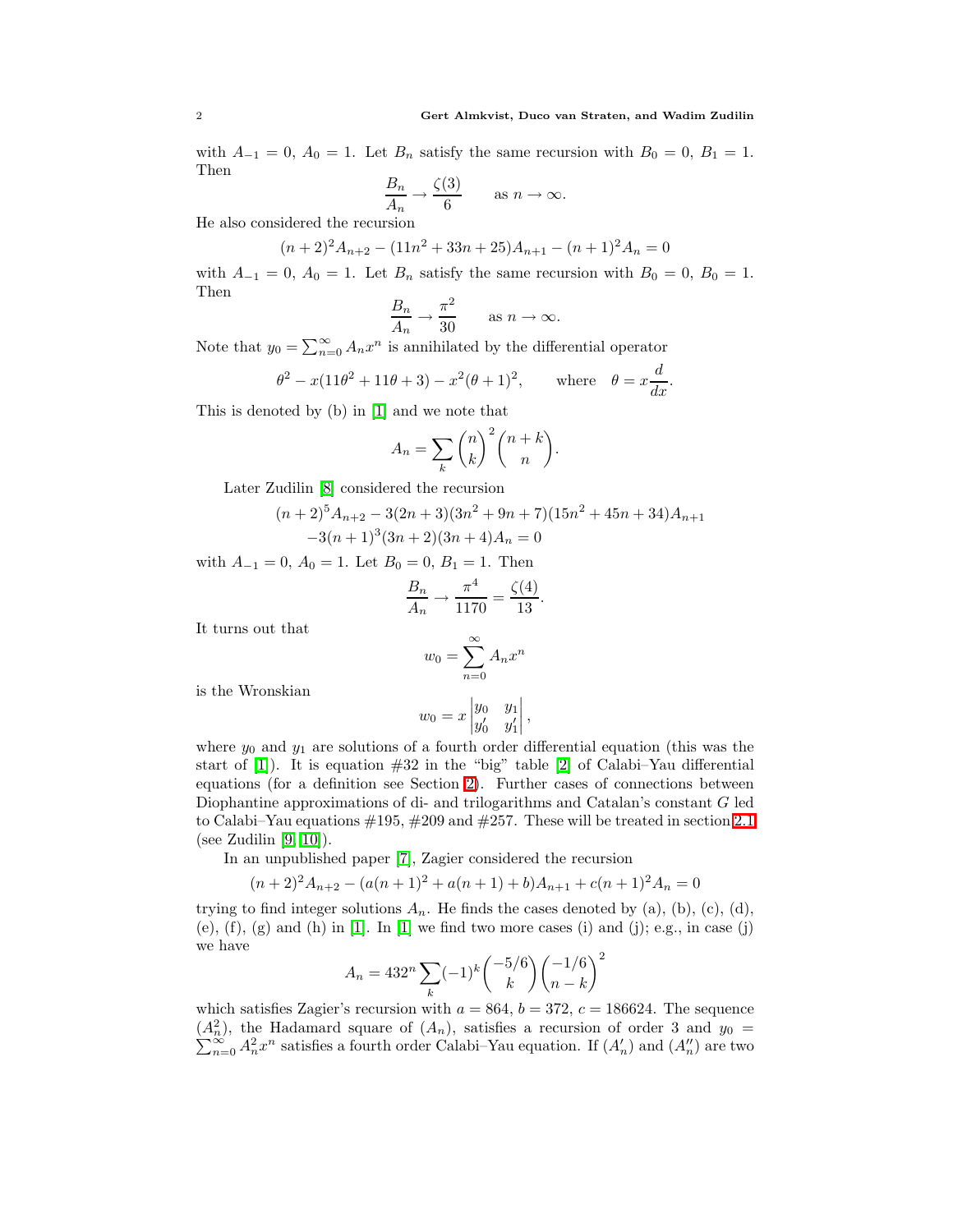#### Apéry Limits of Differential Equations of Order 4 and 5 3 3

sequences from the list (a)–(j), then  $(A'_n A''_n)$ , the Hadamard product of  $(A'_n)$  and  $(A_n^{\prime\prime})$ , also results in a Calabi–Yau equation. In Section [3](#page-10-0) we find formulas for how the Apéry limits are transformed under various Hadamard products.

There are also ten cases of third order differential equations  $(\alpha)$ ,  $(\beta)$ ,  $(\gamma)$ ,  $(\delta)$ ,  $(\epsilon)$ ,  $(\zeta)$ ,  $(\eta)$ ,  $(\vartheta)$ ,  $(\iota)$ ,  $(\kappa)$  with recursions similar to those of the second order:

$$
(n+2)^3 A_{n+2} - (2n+3)(a(n+1)^2 + a(n+1) + b)A_{n+1} + c(n+1)^3 A_n = 0.
$$

For instance, in case  $(\kappa)$ 

$$
A_n = 432^n \sum_{k} \binom{-1/6}{k}^2 \binom{-5/6}{n-k}^2
$$

satisfies the above recursion with  $a = 432$ ,  $b = 312$ ,  $c = 186624$ . Let  $B_n$  satisfy the same recursion with  $B_0 = 0$ ,  $B_1 = 1$ . Then

$$
\frac{B_n}{A_n} \to \frac{1}{432} \sum_{j=1}^{\infty} \frac{1}{(j - \frac{1}{6})^3} = \frac{91}{432} \zeta(3) - \frac{1}{216} \pi^3 \sqrt{3}.
$$

This will be proved in Section [2.3.](#page-7-0)

<span id="page-2-0"></span>In Section [4](#page-15-0) we list all the conjectured Apéry limits identified by PSLQ. We have also some limits which we cannot identify (usually listed with 50 digits).

## 2 Known results

<span id="page-2-1"></span>2.1 Calabi–Yau differential equations with known Apéry limits. Consider a fourth order differential equation

$$
y^{(4)} + a_3y''' + a_2y'' + a_1y' + a_{0y} = 0,
$$

where the  $a_j$  are polynomials. We assume it is MUM (*maximal unipotent mon*odromy) at the origin, so we have the Frobenius solutions

$$
y_0 = 1 + A_1 x + \cdots
$$
,  $y_1 = y_0 \log x + B_1 x + \cdots$ ,  
\n $y_2 = \frac{1}{2} y_0 \log^2 x + \cdots$ ,  $y_3 = \frac{1}{6} y_0 \log^3 x + \cdots$ .

We also assume that the coefficients satisfy the relation

$$
a_1 = \frac{1}{2}a_2a_3 - \frac{1}{8}a_3^3 + a_2' - \frac{3}{4}a_3a_3' - \frac{1}{2}a_3''.
$$

Let

$$
q = \exp\left(\frac{y_1}{y_0}\right) = x + c_2 x^2 + \cdots.
$$

Solving for  $x$  we get the *mirror* map

$$
x=q-c_2q^2+\cdots.
$$

Then we have the Yukawa coupling

$$
K(q) = \left(q\frac{d}{dq}\right)^2 \left(\frac{y_2}{y_0}\right) = 1 + \sum_{n=1}^{\infty} \frac{n^3 N_n q^n}{1 - q^n}.
$$

The  $N_n$  are called the instanton numbers. If there exists a fixed integer c such that  $c_{n}$  are integers for all n we call the differential equation Calabi–Yau.

The maximal degree of the  $a_j$  is called the degree of the equation. Observe that the degree of the equation becomes the order of the corresponding recursion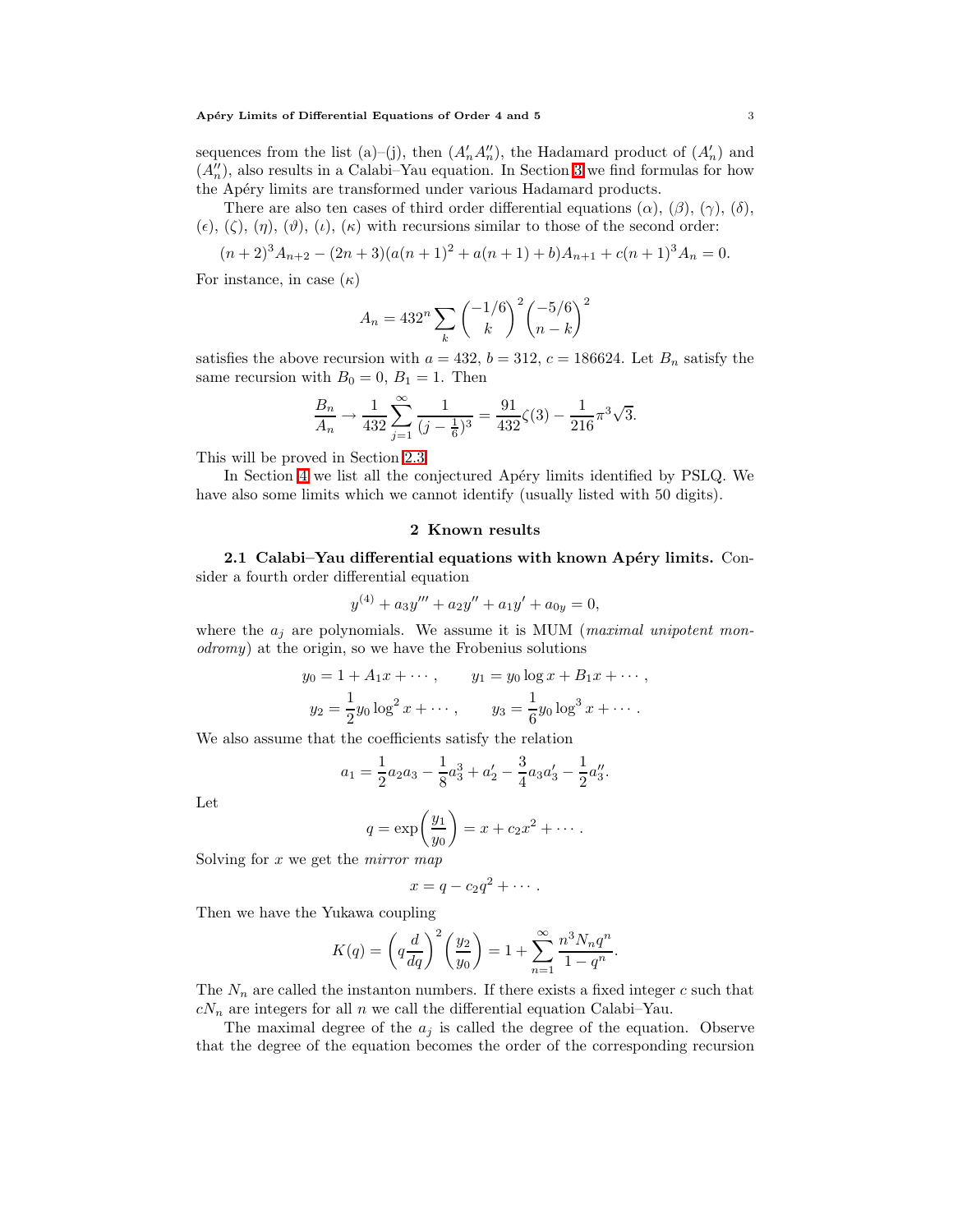for the coefficients  $A_n$ . When computing the Apéry limit we usually try to use the recursion of lowest order.

The following two equations are in Zudilin [\[9\]](#page-18-1).

Example (#209) Let

$$
A_n = \binom{2n}{n} \sum_{k} \binom{n}{k}^2 \binom{n+k}{n} \binom{n+2k}{n}.
$$

It satisfies the recursion

$$
(n+3)^4(946n^2+3053n+2475)A_{n+3}
$$
  
– (208120n<sup>6</sup> + 2752860n<sup>5</sup> + 1506697n<sup>4</sup> + 43651558n<sup>3</sup>  
+ 70564960n<sup>2</sup> + 60321212n + 21297414)A\_{n+2}  
+ 4(2n+3)(3784n<sup>5</sup> + 36808n<sup>4</sup> + 141179n<sup>3</sup>  
+ 267255n<sup>2</sup> + 250336n + 93060)A\_{n+1}  
- 4(n+1)<sup>2</sup>(2n+1)(2n+3)(946n<sup>2</sup> + 4945n + 6474)A\_n = 0

with  $A_{-2} = 0$ ,  $A_{-1} = 0$ ,  $A_0 = 1$ . Let  $B_n$  satisfy the same recursion with  $B_{-1} = 0$ ,  $B_0 = 0, B_1 = 1$ ; then

$$
\frac{B_n}{A_n} \to \frac{\pi^2}{138}.
$$

But if we start with  $B_0 = 0, B_1 = 17, B_2 = \frac{9405}{8}$  then

$$
\frac{B_n}{A_n} \to \zeta(3),
$$

so we have simultaneous approximation of  $\zeta(2)$  and  $\zeta(3)$ .

**Example** (#195) Let  $H_n = \sum_{j=1}^n \frac{1}{j}$  if  $n > 0$  and 0 otherwise be the harmonic numbers. Let

$$
A_n = {2n \choose n}^2 {3n \choose n}^2 \sum_{k} {n \choose k}^5 {3n \choose n+k}^{-2}
$$
  
 
$$
\times \{1 + k(-5H_k + 5H_{n-k} + 2H_{n+k} - 2H_{2n-k})\}
$$
  
 
$$
= \sum_{i,j} {n \choose i}^2 {n \choose j}^2 {i+j \choose j} {n+i \choose n}
$$

which satisfies

$$
(n+3)^4(1457n^2+4465n+3450)A_{n+3}
$$
  
+  $(148614n^6+1941570n^5+10489565n^4+29970066n^3$   
+  $47717965n^2+40114368n+13906092)A_{n+2}$   
+  $(97619n^6+1080107n^5+4934487n^4+11925999n^3$   
+  $16102866n^2+115316n+3425652)A_{n+1}$   
+  $3(n+1)^2(3n+2)(3n+4)(1457n^2+7379n+9372)A_n = 0$   
- $2=0, A_{-1}=0, A_0=1$ . Let  $B_n$  satisfy the same recursion with  $B_n = -1$ ; then

with  $A_{-2} = 0$ ,  $A_{-1} = 0$ ,  $A_0 = 1$ . Let  $B_n$  satisfy the same recursion with  $B_{-1} = 0$ ,  $B_0 = 0, B_1 = 1$ ; then  $\overline{D}$  $\overline{2}$ 

$$
\frac{B_n}{A_n} \to -\frac{\pi^2}{78}.
$$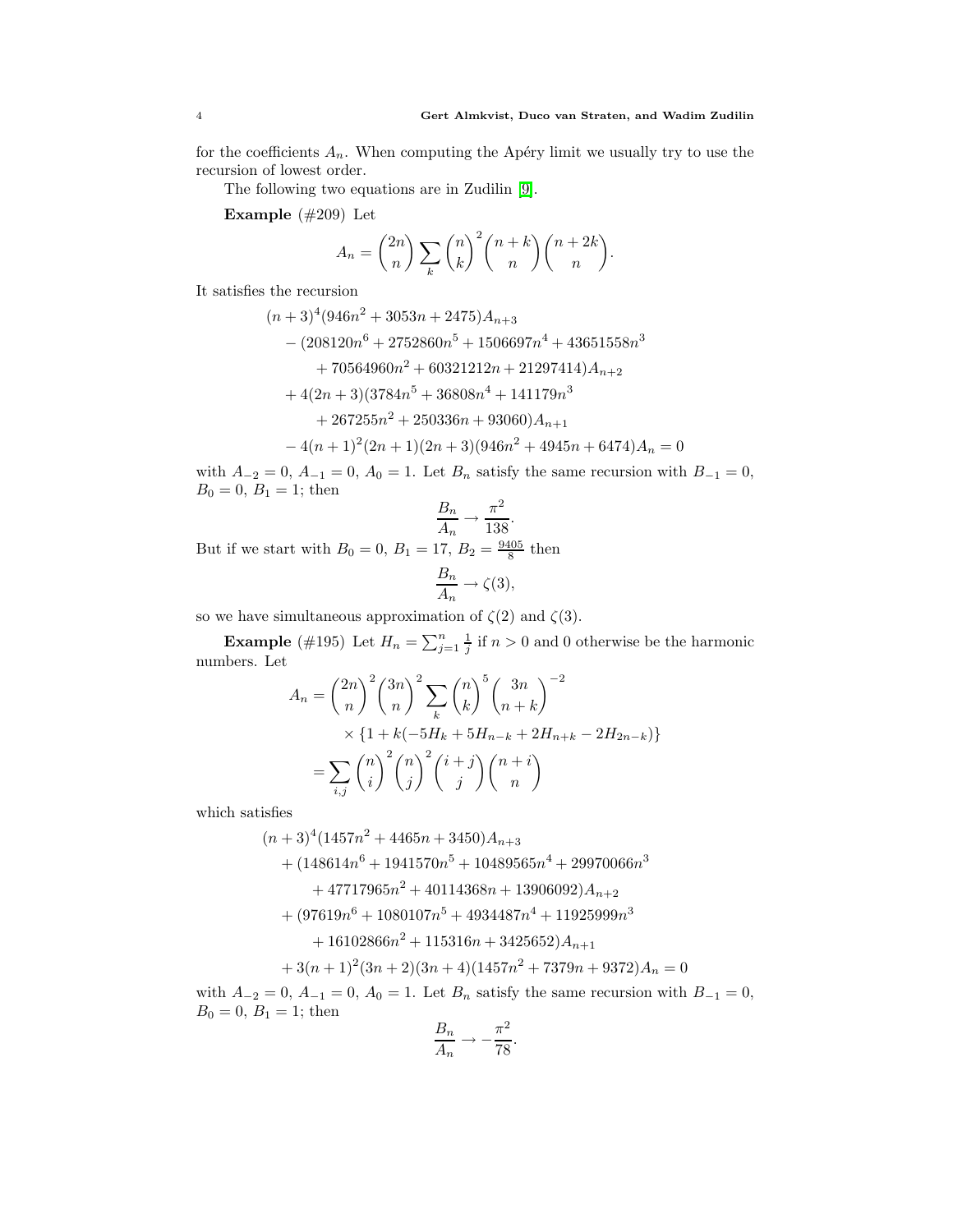But if we take  $B_0 = 0$ ,  $B_1 = \frac{29}{13}$ ,  $B_2 = -\frac{7617}{104}$ , then  $B_n$  $\overline{A_n} \rightarrow -$ 3  $\frac{5}{13}\zeta(3)$ .

Example (#257) Let

$$
A_n = (-1)^n \binom{2n}{n}^2 \sum_{k} \binom{n}{k} \binom{n+k}{n-k} \binom{2n-k}{k} \binom{2n+2n}{n+k} \binom{4n-2k}{2n-k}
$$
  
 
$$
\times \{1 + k(-2H_k + 2H_{n-k} - H_{n+k} + H_{2n-k} - 2H_{2k} + 2H_{2n-2k} + 2H_{2n+2k} - 2H_{4n-2k})\}.
$$

Then

$$
(n+2)^{4}(20n^{2}+32n+13)A_{n+2}
$$
  
-(56320n<sup>6</sup> + 428032n<sup>5</sup> + 1328384n<sup>4</sup> + 2153472n<sup>3</sup>  
+ 1923136n<sup>2</sup> + 897408n + 171184)A\_{n+1}  
- 2<sup>12</sup>(2n+1)<sup>4</sup>(20n<sup>2</sup> + 72n + 65)A\_{n} = 0.

Then with  $A_{-1} = 0$ ,  $A_0 = 1$  and  $B_0 = 0$ ,  $B_1 = 1$  we have

$$
\frac{B_n}{A_n} \to \frac{G}{108}
$$

where  $G$  is Catalan's constant,

$$
G = \sum_{n=0}^{\infty} \frac{(-1)^n}{(2n-1)^2}.
$$

This is proved in Zudilin [\[10\]](#page-18-2).

2.2 Differential equations of order 2. In [\[1\]](#page-17-0) we considered the following differential equations of order 2 as building blocks.

| Hypergeometric: |  |
|-----------------|--|
|-----------------|--|

|     | Coefficients                          | Differential operator                      |
|-----|---------------------------------------|--------------------------------------------|
| (A) | $A_n = \binom{2n}{n}$                 | $\theta^2 - 4x(2\theta + 1)^2$             |
| (B) | $A_n = \frac{(\overline{3n})!}{n!^3}$ | $\theta^2 - 3x(3\theta + 1)(3\theta + 2)$  |
| (C) | (4n)!<br>$-\frac{1}{(2n)!n!^2}$       | $\theta^2 - 4x(4\theta + 1)(4\theta + 3)$  |
| (D) | (6n)<br>$=\frac{1}{(3n)!}(2n)!n!$     | $\theta^2 - 12x(6\theta + 1)(6\theta + 5)$ |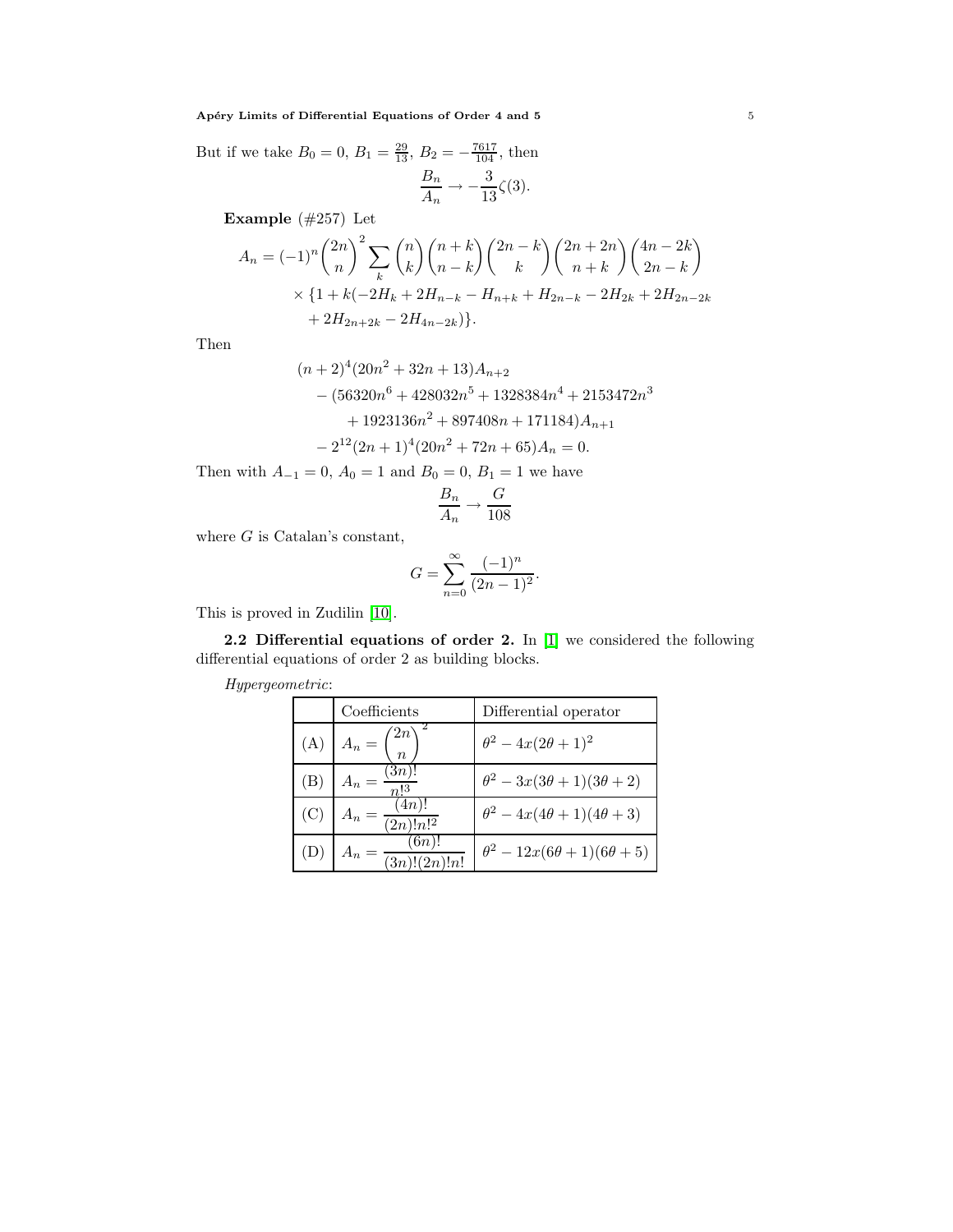|              | Coefficients                                                         | Differential operator                                             |
|--------------|----------------------------------------------------------------------|-------------------------------------------------------------------|
| (a)          | $A_n = \sum_k {n \choose k}^3$                                       | $\theta^2 - x(7\theta^2 + 7\theta + 2) - 8x^2(\theta + 1)^2$      |
| (b)          | $A_n = \sum_k {n \choose k}^2 {n+k \choose n}$                       | $\theta^2 - x(11\theta^2 + 11\theta + 3) - x^2(\theta + 1)^2$     |
| $\rm (c)$    | (2k)<br>$A_n = \sum_k {n \choose k}^2$                               | $\theta^2 - x(10\theta^2 + 10\theta + 3) + 9x^2(\theta + 1)^2$    |
| $\rm ^{(d)}$ | $A_n = \sum_k {n \choose k} {2k \choose k} {2n-2k \choose n-k}$      | $\theta^2 - 4x(3\theta^2 + 3\theta + 1) + 32x^2(\theta + 1)^2$    |
| (e)          | $A_n = \sum_k 4^{n-k} \binom{2k}{k}^2 \overline{\binom{2n-2k}{n-k}}$ | $\theta^2 - 4x(8\theta^2 + 8\theta + 3) + 256x^2(\theta + 1)^2$   |
| (f)          | $A_n = \sum_k (-1)^k 3^{n-3k} \binom{n}{3k} \frac{(3k)!}{k!^3}$      | $\theta^2 - 3x(3\theta^2 + 3\theta + 1) + 27x^2(\theta + 1)^2$    |
| (g)          | $A_n = \sum_{i,j} 8^{n-i} (-1)^i {n \choose i} {i \choose j}$        | $\theta^2 - x(17\theta^2 + 17\theta + 6) + 72x^2(\theta + 1)^2$   |
| (h)          | $A_n = 27^n \sum_{k} (-1)^k \binom{-2/3}{k} \binom{-1/3}{n-k}^2$     | $\theta^2 - 3x(18\theta^2 + 18\theta + 7) + 3^6x^2(\theta + 1)^2$ |
| (i)          | $A_n = 64^n \sum_{k} (-1)^k \binom{-3/4}{k} \binom{-1/4}{n-k}^2$     | $\theta^2 - 4x(32\theta^2 + 32\theta + 13)$                       |
|              |                                                                      | $+2^{12}x^2(\theta+1)^2$                                          |
| (j)          | $A_n = 432^n \sum_k (-1)^k \binom{-5/6}{k} \binom{-1/6}{n-k}^2$      | $\theta^2 - 12x(72\theta^2 + 72\theta + 31)$                      |
|              |                                                                      | $+2^{8}3^{6}x^{2}(\theta+1)^{2}$                                  |

Sporadic:

Then we have the following limits:

|           | Limit             |
|-----------|-------------------|
| (a)       | $\pi^2/24$        |
| (b)       | $\pi^2/30$        |
| $\left( $ | $L(\chi_3, 2)/2$  |
| (d)       | G/2               |
| (e)       | slow convergence  |
| (f)       | not convergent    |
| (g)       | $5L(\chi_3, 2)/8$ |
| (h)       | slow convergence  |
| (i)       | slow convergence  |
|           | slow convergence  |

The cases with four singular points (a), (b), (c), (d), (f) and (g) are treated in Zagier [\[7\]](#page-18-3). In the cases with three singular points convergence is slow and the limit hard to guess. In case (e) we found some evidence for the limit being  $G/2$ .

For case (h) Arne Meurman conjectures that the limit is  $\frac{1}{2}L(\chi_3, 2) - \frac{2}{81}\pi^2$ . His computations suggest the following Ramanujan-like conjecture

$$
\sum_{n=1}^{\infty} \frac{\left(\frac{n}{3}\right) (-\exp(-\pi/\sqrt{3}))^n}{n^2 (1 - (-\exp(-\pi/\sqrt{3}))^n)} = \frac{2}{81} \pi^2 - \frac{1}{2} \sum_{n=1}^{\infty} \frac{\left(\frac{n}{3}\right)}{n^2}.
$$

This was proved subsequently by Yifan Yang [\[6\]](#page-17-2), who also settled case (e). He uses, as Beukers [\[4\]](#page-17-3) and Zagier [\[7\]](#page-18-3), the fact that these equations admit modular parametrisations. In [\[1\]](#page-17-0) there are three more second order differential equations which give rise to some fourth order Calabi–Yau equations by Hadamard product: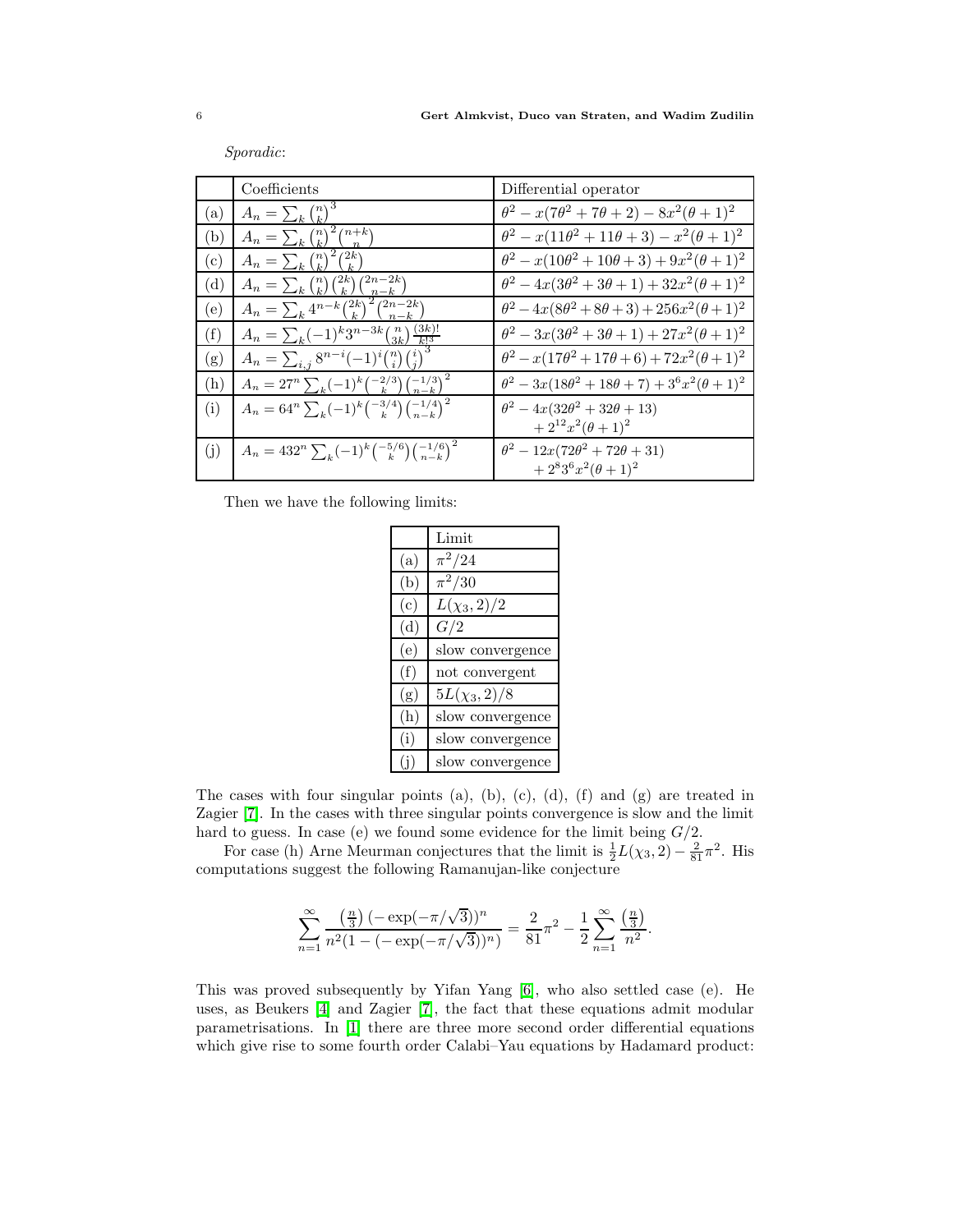Apéry Limits of Differential Equations of Order 4 and 5  $\hspace{0.2cm}$  7

|              | Coefficients                             | Differential operator                                 |
|--------------|------------------------------------------|-------------------------------------------------------|
| $\mathbf{k}$ | $A_n = 9^n \sum_k (-1)^k {n \choose k}$  | $\theta^2 - 3x(2\theta + 1) - 81x^2(\theta + 1)^2$    |
|              | $A_n = 8^n \sum_k (-1)^k {n \choose k}$  | $\theta^2 - 4x(2\theta + 1) - 64x^2(\theta + 1)^2$    |
| m            | $A_n = 36^n \sum_k (-1)^k {n \choose k}$ | $\theta^2 - 24x(2\theta + 1) - 1296x^2(\theta + 1)^2$ |

Then we have the following limits:

|                   | Limit                                        |
|-------------------|----------------------------------------------|
| $\left( k\right)$ | $\frac{1}{4}L(\chi_3, 2)$                    |
| (1)               | ۰,                                           |
| (m)               | - 2<br>5<br>$\frac{0}{16}L(\chi_3, 2)$<br>36 |

Proof of case (l) Let

$$
R_n(t) = (-1)^n \frac{n! \prod_{j=0}^{n-1} (t + \frac{1}{4} + j)}{\prod_{j=0}^n (t + j)^2} = \sum_{k=0}^n \left\{ \frac{U_k}{(t + k)^2} + \frac{\widetilde{U}_k}{t + k} \right\},\,
$$

where

$$
U_k = (R_n(t)(t+k)^2)_{t=-k} = (-1)^{n-k} n! \frac{(1/4)_{n-k} (3/4)_k}{(k!(n-k)!)^2}
$$
  
= 
$$
(-1)^k \binom{n}{k} \binom{-1/4}{n-k} \binom{-3/4}{k}.
$$

Let

$$
r_n = \sum_{j=1}^{\infty} (R_n(t))_{t=j-1/4} = \sum_{j=1}^{\infty} \sum_{k=0}^n \left\{ \frac{U_k}{(j+k-1/4)^2} + \frac{\widetilde{U}_k}{j+k-1/4} \right\}
$$
  
=  $a_n \sum_{j=1}^{\infty} \frac{1}{(j-\frac{1}{4})^2} - b_n$ ,

where

$$
a_n = \sum_{k=0}^n U_k = \sum_{k=0}^n (-1)^k \binom{n}{k} \binom{-1/4}{n-k} \binom{-3/4}{k} = \frac{1}{8^n} A_n
$$

and

$$
b_n = \sum_{k=0}^{n} \sum_{j=1}^{k} \frac{U_k}{(j - 1/4)^2} + \sum_{k=0}^{n} \sum_{j=1}^{k} \frac{\widetilde{U}_k}{j - 1/4}
$$

as in the proof of Theorem 1 in [\[10\]](#page-18-2).

Here we used

$$
\sum_{k=0}^{n} \widetilde{U}_k = \sum_{k=0}^{n} \text{Res}_{t=-k} R_n(t) = -\text{Res}_{t=\infty} R_n(t) = 0,
$$

since

$$
R_n(t) = O(t^{-(n+2)}) \quad \text{as } t \to \infty.
$$

Using for instance Maple's Zeilberger we find that  $a_n$  and  $\sum_t R_n(t)$  both satisfy the recursion

$$
2(n+2)^2N^2 - (2n+3)N - 2(n+1)^2.
$$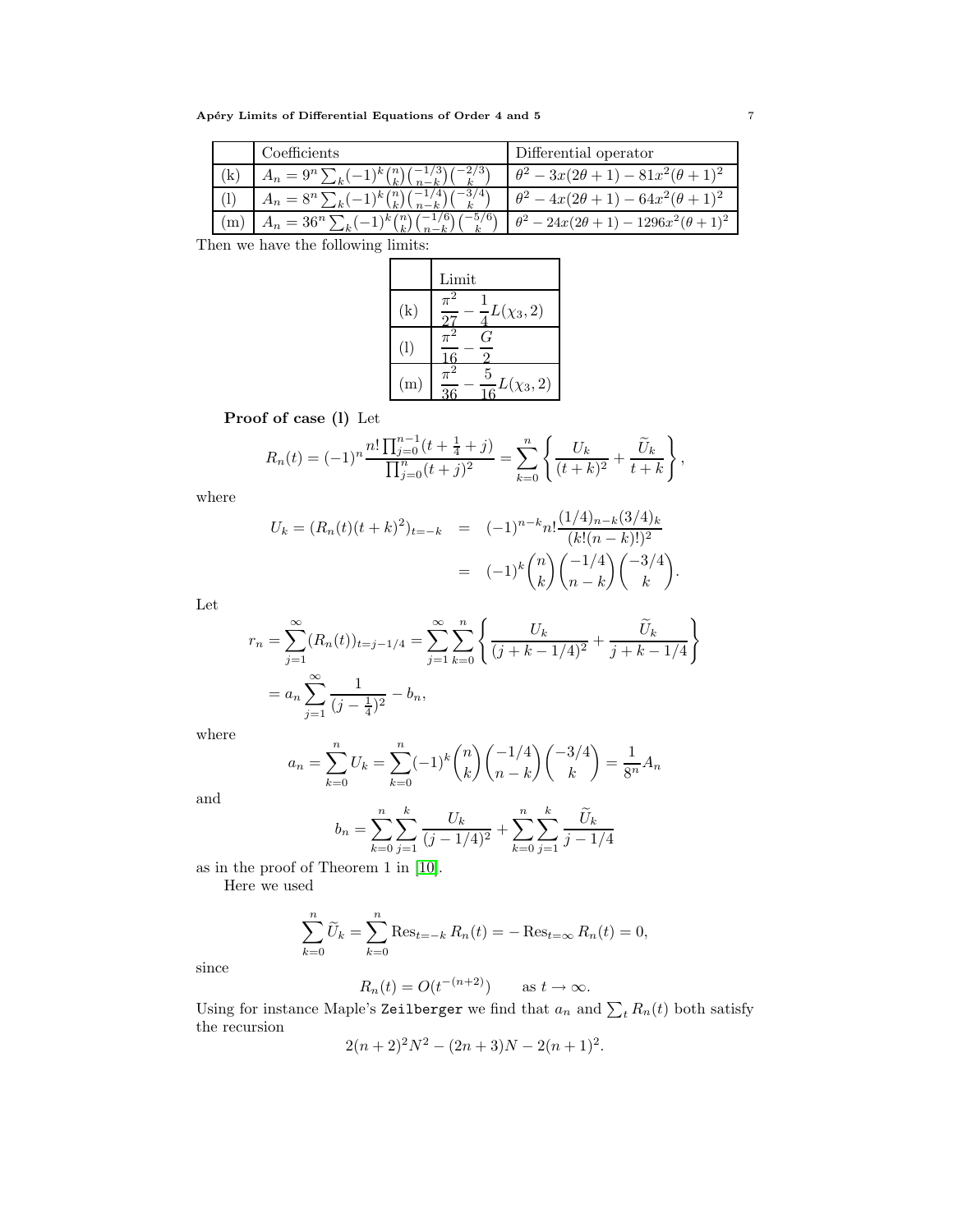(Here N is the shift operator, that is:  $Nf(n) := f(n+1)$ .) It follows that  $r_n$  and hence  $b_n$  also satisfy this recursion and we have the start values

$$
a_0 = 1
$$
,  $a_1 = \frac{1}{2}$ ,  $b_0 = 0$ ,  $b_1 = -2$ .

Now we show that

$$
\frac{r_n}{a_n} \to 0 \quad \text{as} n \to \infty.
$$

It follows from general considerations that the coefficients  $a_n$  behave asymptotically as

$$
a_n \sim Cn^{-d} \left\{ 1 + \frac{e_1}{n} + \frac{e_2}{n^2} + \dots \right\}
$$

as  $n \to \infty$ . Substituting this in the recursion formula above we obtain

$$
d = \frac{1}{2}
$$
,  $e_1 = -\frac{1}{4}$ ,  $e_2 = \frac{1}{16}$ .

Numerical evidence suggests  $C = 2/3$ , but we will not need this.

Consider

$$
F_n(t) = R_n(t) \frac{\pi}{\sin(\pi t)} = (-1)^n \Gamma(t)^2 \Gamma\left(\frac{3}{4} - t\right) n^{-3/4 - t} (1 + O(n^{-1})).
$$

Then

$$
\operatorname{Res}_{t=k-1/4} F_n(t) = R_n(t)_{t=k-1/4}
$$

and

$$
r_n = \frac{1}{2\pi i} \int_{\mathscr{L}} F_n(t) dt,
$$

where  $\mathscr L$  is a rectangle with vertices in  $\varepsilon + iM$ ,  $\varepsilon - iM$ ,  $M + \frac{1}{4} + iM$ ,  $M + \frac{1}{4} - iM$ , and M is a positive integer  $>n$ . It follows that

$$
\frac{r_n}{a_n} \le Cn^{-1/4} \to 0
$$

as  $n \to \infty$ .

<span id="page-7-0"></span>2.3 Third order differential equations. Here we also have ten differential equations suitable for Hadamard products:

 $\Box$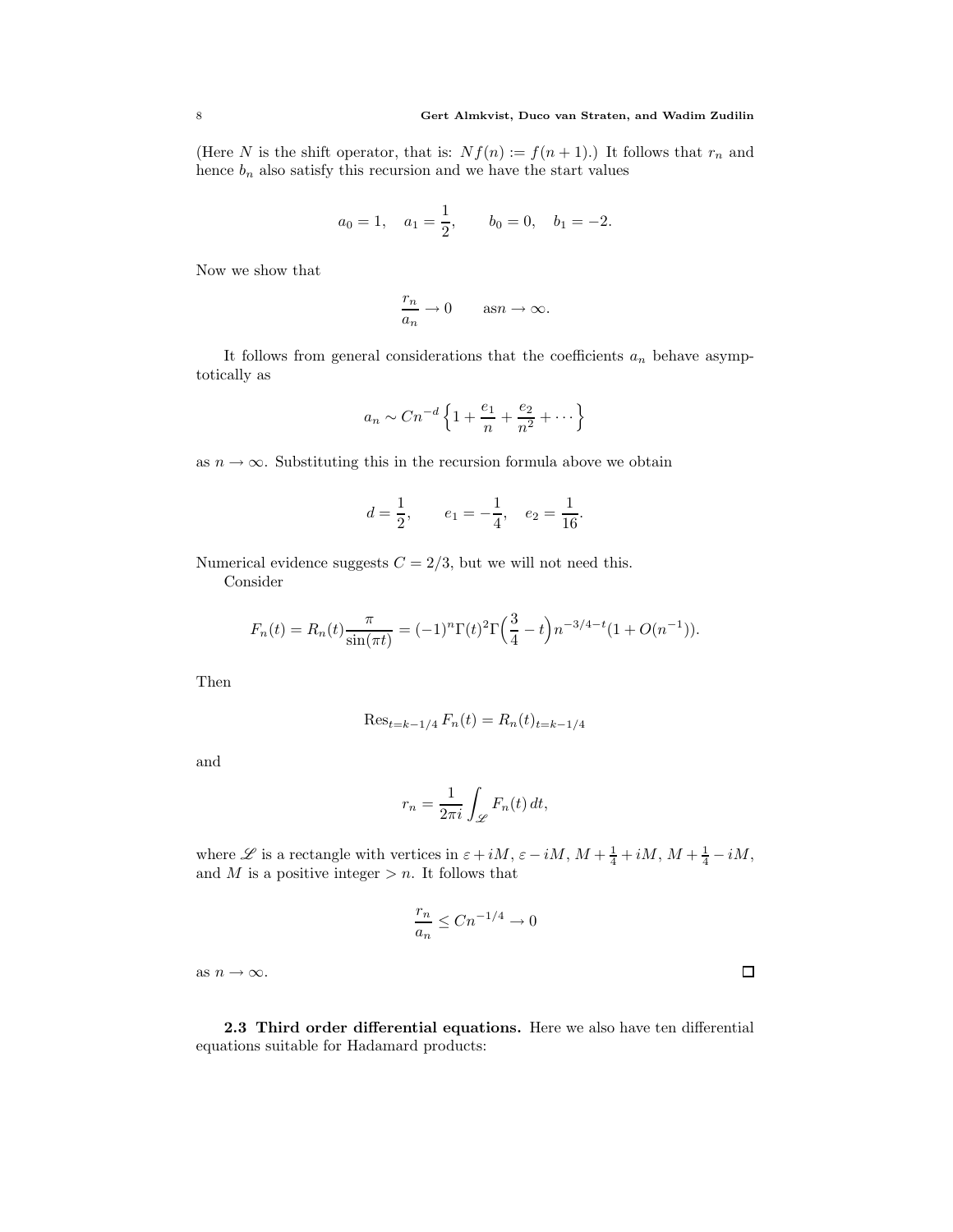Apéry Limits of Differential Equations of Order 4 and 5  $\hskip 1.5cm 9$ 

|              | Coefficients                                                                       | Differential operator                                                                     |
|--------------|------------------------------------------------------------------------------------|-------------------------------------------------------------------------------------------|
| $(\alpha)$   | $A_n = \sum_k {n \choose k}^2 {2k \choose k} {2n-2k \choose n-k}$                  | $\theta^3 - 2x(2\theta + 1)(5\theta^2 + 5\theta + 2)$<br>$+ 64x^2(\theta+1)^3$            |
| $(\beta)$    | $A_n = \sum_{k} \binom{2k}{k}^2 \binom{2n-2k}{n-k}^2$                              | $\theta^3 - 8x(2\theta + 1)(2\theta^2 + 2\theta + 1)$<br>$+256x^2(\theta+1)^3$            |
| $(\gamma)$   | $A_n = \sum_k {n \choose k}^2 {n+k \choose n}^2$                                   | $\theta^3 - x(2\theta + 1)(17\theta^2 + 17\theta + 5)$<br>$+ x^2(\theta+1)^3$             |
| $(\delta)$   | $A_n = \sum_{k} (-1)^k 3^{n-3k} {n \choose 3k} {n+k \choose n} \frac{(3k)!}{k!^3}$ | $\theta^3 - x(2\theta + 1)(7\theta^2 + 7\theta + 3)$<br>$+81x^{2}(\theta+1)^{3}$          |
| $(\epsilon)$ | $A_n = \sum_{k} \binom{n}{k}^2 \binom{2k}{n}^2$                                    | $\theta^3 - 4x(2\theta + 1)(3\theta^2 + 3\theta + 1)$<br>$+16x^2(\theta+1)^3$             |
| $(\zeta)$    | $A_n = \sum_{i,j} {n \choose i}^2 {n \choose j} {i \choose j} {i+j \choose j}$     | $\theta^3 - 3x(2\theta + 1)(3\theta^2 + 3\theta + 1)$<br>$-27x^2(\theta+1)^3$             |
| $(\eta)$     | $A_n$ is not known                                                                 | $\theta^3 - x(2\theta + 1)(11\theta^2 + 11\theta + 5)$<br>$+125x^2(\theta+1)^3$           |
| $(\theta)$   | $A_n = 64^n \sum_{k} {\binom{-1/4}{k}}^2 {\binom{-3/4}{n-k}}^2$                    | $\theta^3 - 8x(2\theta + 1)(8\theta^2 + 8\theta + 5)$<br>$+4096x^{2}(\theta+1)^{3}$       |
| $(\iota)$    | $A_n = 27^n \sum_k \left(\frac{-1/3}{k}\right)^2 \left(\frac{-2/3}{n-k}\right)^2$  | $\theta^3 - 3x(2\theta + 1)(9\theta^2 + 9\theta + 5)$<br>$+729x^{2}(\theta+1)^{3}$        |
| $(\kappa)$   | $A_n = 432^n \sum_k \left(\frac{-1/6}{k}\right)^2 \left(\frac{-5/6}{n-k}\right)$   | $\theta^3 - 24x(2\theta + 1)(18\theta^2 + 18\theta + 13)$<br>$+186624x^{2}(\theta+1)^{3}$ |

Then we find the following limits:

|              | Limit                                                  |
|--------------|--------------------------------------------------------|
| $(\alpha)$   | $\frac{7}{24}\zeta(3)$                                 |
| $(\beta)$    | slow convergence                                       |
| $(\gamma)$   | $\frac{1}{6}\zeta(3)$                                  |
| $(\delta)$   | not convergent                                         |
| $(\epsilon)$ | $\frac{7}{32}\zeta(3)$                                 |
| $(\zeta)$    | $\frac{1}{3}L(\chi_3,3)$                               |
| $(\eta)$     | not convergent                                         |
| $(\theta)$   | $\frac{7}{16}\zeta(3)-\frac{1}{64}\pi^3$               |
| $(\iota)$    | $\frac{13}{27}\zeta(3) - \frac{2}{243}\pi^3$<br>΄3     |
| $(\kappa)$   | $\frac{91}{432}\zeta(3)-\frac{1}{216}\pi$<br>$\bar{3}$ |

where

$$
\frac{1}{3}L(\chi_3,3) = \sum_{j=0}^{\infty} \left\{ \frac{1}{(3j+1)^3} - \frac{1}{(3j+2)^3} \right\} = \frac{4}{729} \pi^3 \sqrt{3}.
$$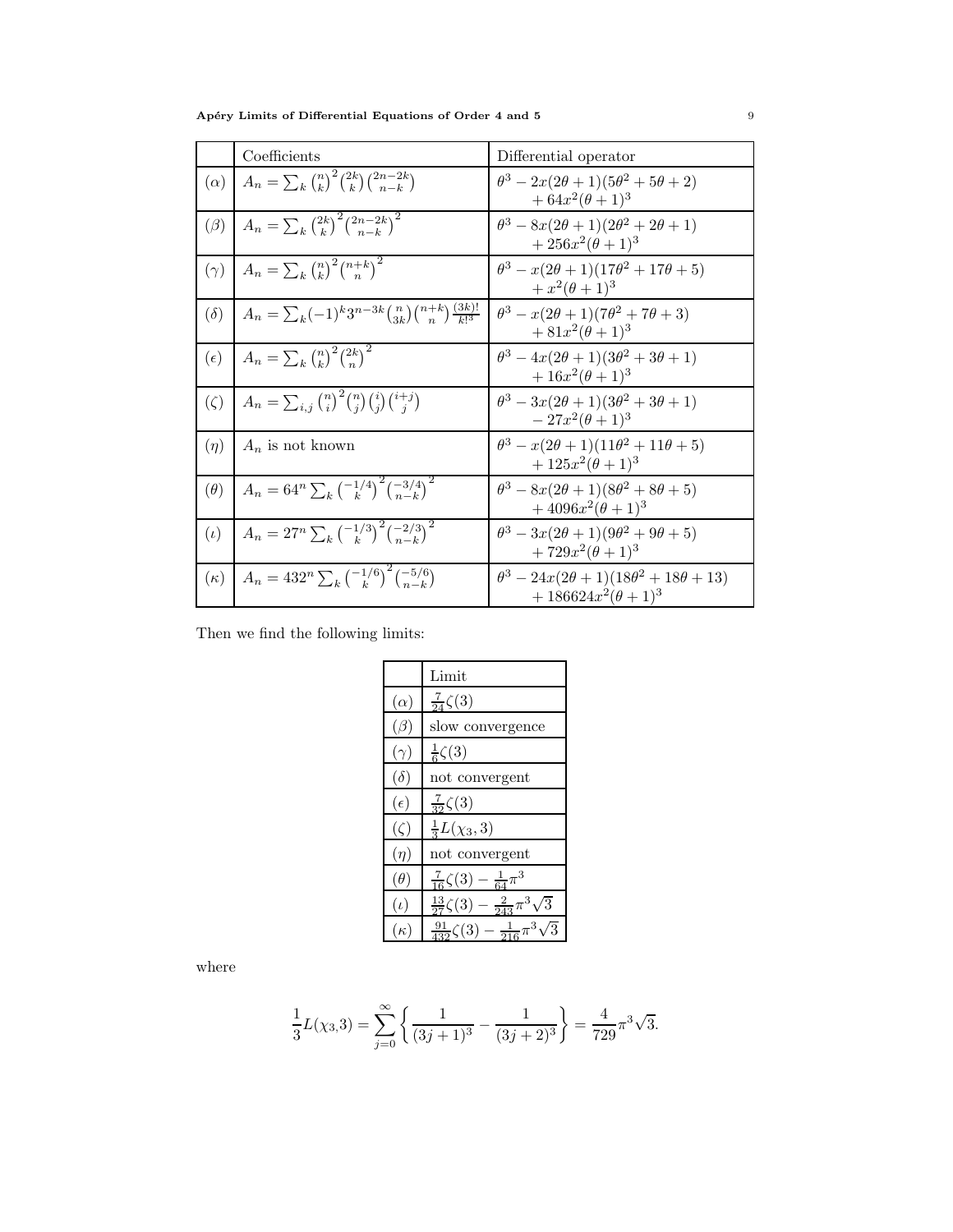**Proof of case**  $(\theta)$  Consider

$$
R_n(t) = \frac{\prod_{j=0}^{n-1} (t + \frac{1}{4} + j)^2}{\prod_{j=0}^n (t + j)^2} = \sum_{k=0}^n \left\{ \frac{U_k}{(t + k)^2} + \frac{\widetilde{U}_k}{t + k} \right\},
$$

where

$$
U_k = (R_n(t)(t+k)^2)_{t=-k} = \left\{ \frac{(3/4)_k (1/4)_{n-k}}{k!(n-k)!} \right\}^2
$$

and

$$
\widetilde{U}_k = \frac{d}{dt} (R_n(t)(t+k)^2)_{t=-k} \in \mathbb{Q}.
$$

Let

$$
r_n = -\frac{1}{2} \sum_{j=1}^{\infty} \left( \frac{d}{dt} R_n(t) \right)_{t=j-1/4}
$$
  
\n
$$
= \sum_{j=1}^{\infty} \sum_{k=0}^n \left\{ \frac{U_k}{(j+k-\frac{1}{4})^3} + \frac{1}{2} \frac{\tilde{U}_k}{(j+k-\frac{1}{4})^2} \right\}
$$
  
\n
$$
= \sum_{k=0}^n U_k \left\{ \sum_{j=1}^{\infty} \frac{1}{(j-\frac{1}{4})^3} - \sum_{j=1}^k \frac{1}{(j-\frac{1}{4})^3} \right\}
$$
  
\n
$$
+ \frac{1}{2} \sum_{k=0}^n \tilde{U}_k \left\{ \sum_{j=1}^{\infty} \frac{1}{(j-\frac{1}{4})^2} - \sum_{j=1}^n \frac{1}{(j-\frac{1}{4})^2} \right\}
$$
  
\n
$$
= a_n \sum_{j=1}^{\infty} \frac{1}{(j-\frac{1}{4})^3} - b_n,
$$

where

$$
a_n = \sum_{k=0}^n U_k = \sum_{k=0}^n {\binom{-1/4}{k}}^2 {\binom{-3/4}{n-k}}^2 = \frac{1}{64^n} A_n
$$

and

$$
b_n = \sum_{k=0}^n \sum_{j=1}^k \frac{U_k}{(j - \frac{1}{4})^3} + \frac{1}{2} \sum_{k=0}^n \sum_{j=1}^k \frac{\widetilde{U}_k}{(j - \frac{1}{4})^2}.
$$

It follows that

$$
\frac{1}{2} \sum_{k=0}^{n} \widetilde{U}_k = \frac{1}{2} \sum_{k=0}^{n} \text{Res}_{t=-k} R_n(t) = -\frac{1}{2} \text{Res}_{t=\infty} R_n(t) = 0,
$$

since

$$
R_n(t) = O(t^{-2}) \qquad \text{as } t \to \infty.
$$

Using Maple's Zeilberger we find that  $a_n$  and  $\sum_t R_n(t)$  are annihilated by the difference operator

$$
8(n+2)^3N^2 - (16n^3 + 72n^2 + 114n + 63)N + 8(n+1)^3.
$$

It follows that  $r_n$ , and hence also  $b_n$ , satisfy the same difference equation. We also have the start values

$$
a_0 = 1, \quad a_1 = \frac{5}{8}, \quad, \ldots, \qquad b_0 = 0, \quad b_0 = 1, \quad \ldots
$$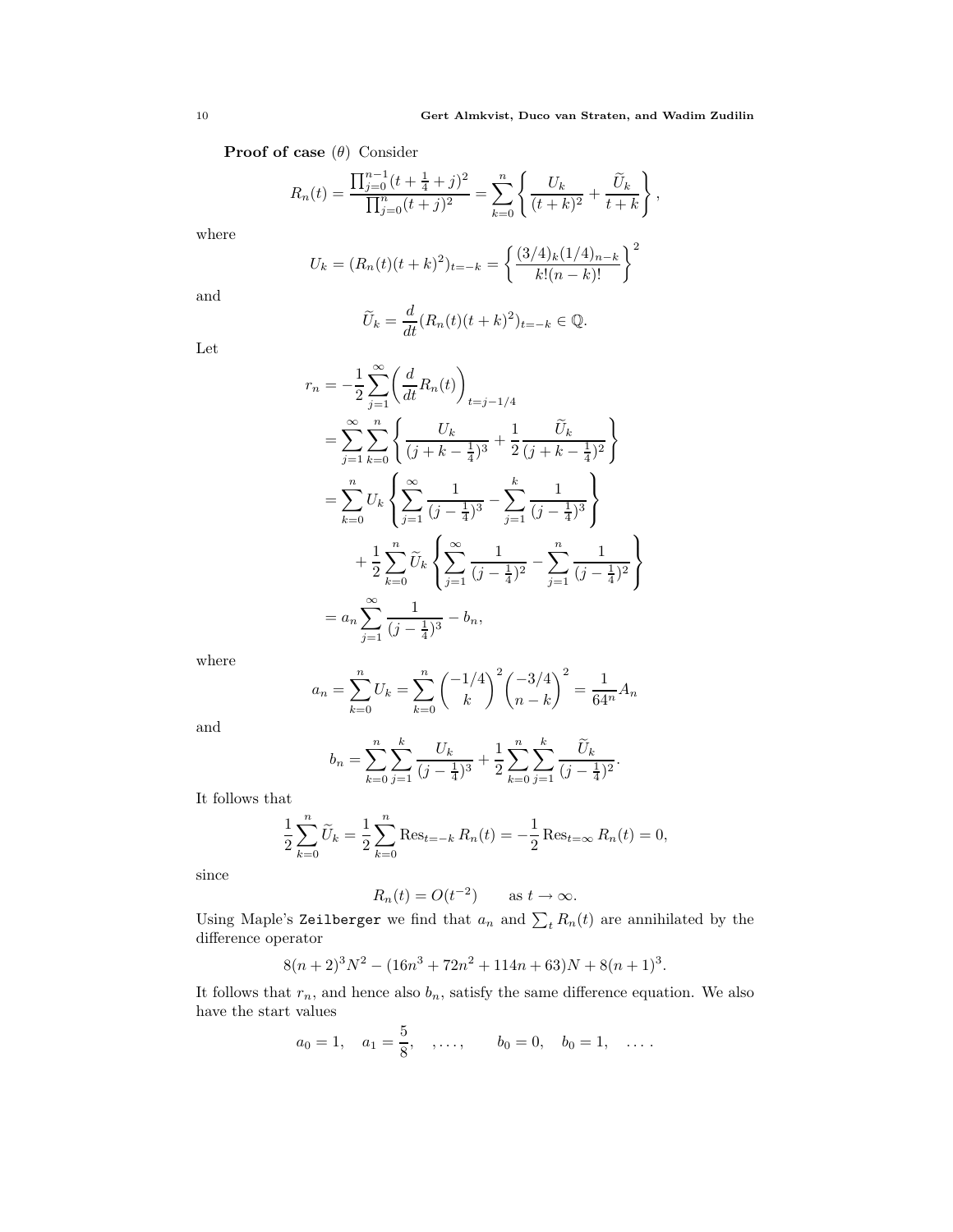We want to show that

$$
\frac{r_n}{a_n} \to 0 \quad \text{as } n \to \infty.
$$

First we note that

$$
a_n > {\binom{-3/4}{n}}^2 = \Gamma(3/4)^{-2}n^{-1/2} + O(n^{-3/2}).
$$

Consider the function

$$
F_n(t) = R_n(t) \left\{ \frac{\pi}{\sin(\pi(t+1/4))} \right\}^2 = \left\{ \frac{\Gamma(t)\Gamma(3/4 - t)\Gamma(t+n+1/4)}{\Gamma(t+n+1)} \right\}^2
$$
  
=  $\Gamma(t)^2 \Gamma(3/4 - t)^2 n^{-3/2} + O(n^{-5/2})$  as  $n \to \infty$ .

We note that

$$
\text{Res}_{t=k-1/4} F_n(t) = \left(\frac{d}{dt} R_n(t)\right)_{t=k-1/4}
$$

and hence

$$
-2r_n = \frac{1}{2\pi i} \int_{\mathscr{L}} F_n(t) dt,
$$

where the path of integration  $\mathscr L$  is taken as in the proof of case (l) above.

It follows that

$$
|r_n| < C n^{-3/2} \qquad \text{as } n \to \infty
$$

and

$$
\left|\frac{r_n}{a_n}\right| = O(n^{-1}).
$$

Finally we note that

$$
\sum_{j=0}^{\infty} \frac{1}{(4j+3)^3} = \frac{1}{2} \left\{ \sum_{j=0}^{\infty} \frac{1}{(2j+1)^3} - \sum_{j=0}^{\infty} \frac{(-1)^j}{(2j+1)^3} \right\} = \frac{1}{2} \left( \frac{7}{8} \zeta(3) - \frac{\pi^3}{32} \right)
$$

and, since  $A_n = 64^n a_n$ , we have to divide the result by 64.

Remark: As was pointed out by the referee, some of the cases in the table can be proven using modular parametrisations as in Beukers [\[4\]](#page-17-3). For instance, the function  $A(x) = \sum_{n=1}^{\infty} a_n x^n$  for case  $(\epsilon)$  has the parametrisation

$$
x(\tau) = \left(\frac{\eta(\tau)\eta(8\tau)}{\eta(2\tau)\eta(4\tau)}\right)^8, \quad A(\tau) = \frac{(\eta(2\tau)\eta(4\tau))^6}{(\eta(\tau)\eta(8\tau))^4},
$$

<span id="page-10-0"></span>modular forms for  $\Gamma_0(8) + w_8$ . Case ( $\beta$ ) is proven along these lines in [\[6\]](#page-17-2).

## 3 Hadamard products

It is well known that the Hadamard product of D-finite sequences is D-finite (see [\[5,](#page-17-4) p. 194] for a proof), i.e., given two sequences  $A'_n$  and  $A''_n$  that satisfy difference equations with polynomial coefficients then the same is the case for the sequence  $A'_n A''_n$ . Here we mostly consider the case when

$$
A'_{n+2} = P_1(n)A'_{n+1} + Q_1(n)A'_n,
$$
  

$$
A''_{n+2} = P_2(n)A''_{n+1} + Q_2(n)A''_n,
$$

<span id="page-10-1"></span>where the  $P, Q$  are rational functions of degree 2.

 $\Box$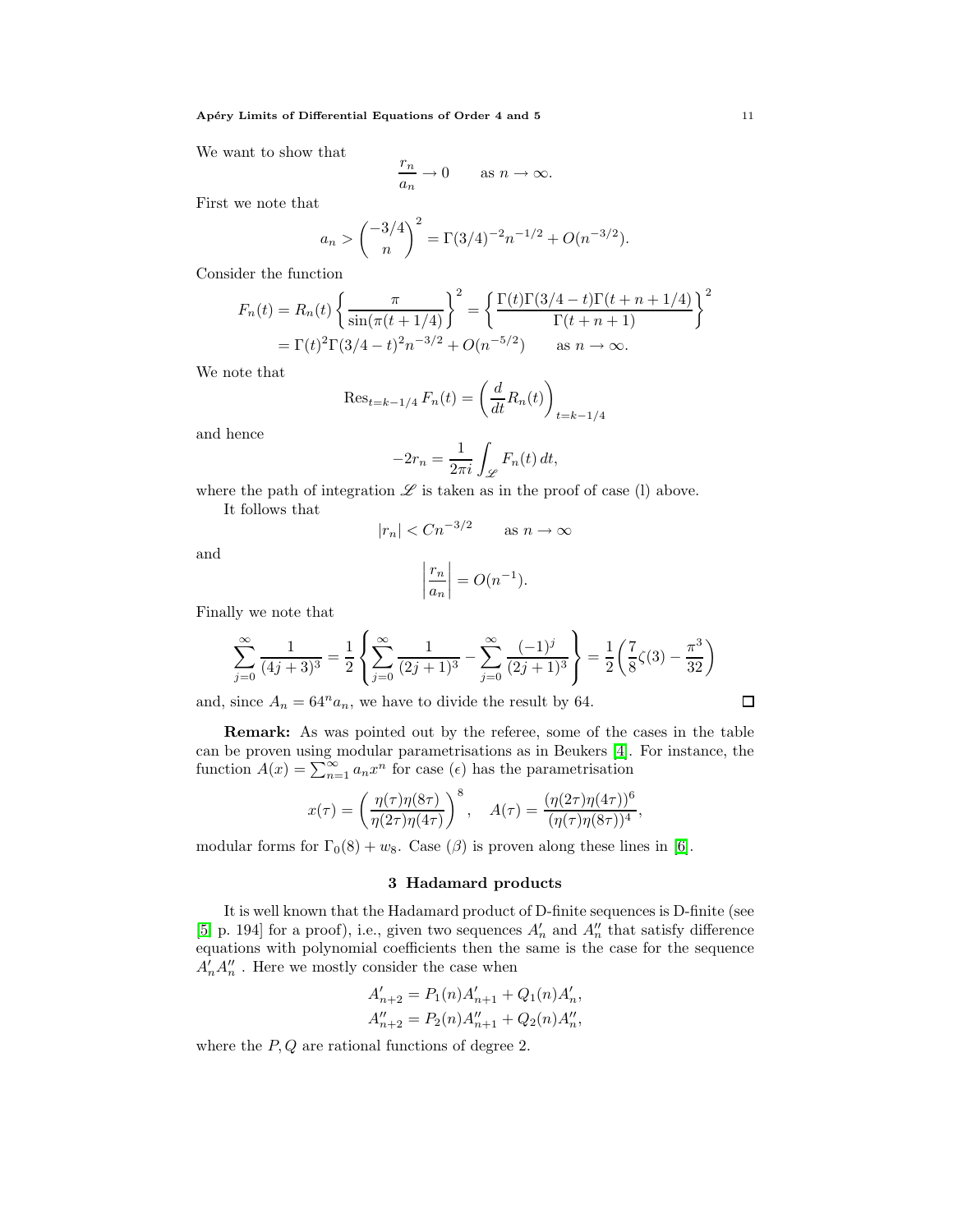Proposition 1 The coefficients

$$
C_n = A'_n A''_n
$$

satisfy the recursion

$$
T_4C_{n+4} + T_3C_{n+3} + T_2C_{n+2} - W_1C_{n+1} - W_0C_n = 0,
$$

where for  $j = 1, 2$ 

$$
R_j(n) = P_j(n + 1)P_j(n) + Q_j(n + 1),
$$
  
\n
$$
S_j(n) = P_j(n + 1)Q_j(n),
$$
  
\n
$$
U_j(n) = P_j(n + 2)R_j(n) + Q_j(n + 2)P_j(n),
$$
  
\n
$$
V_j(n) = P_j(n + 2)S_j(n) + Q_j(n + 2)Q_j(n),
$$

and (here  $P_j = P_j(n)$  etc.)

$$
T_2 = R_2 S_1 U_1 V_2 - R_1 S_2 U_2 V_1,
$$
  
\n
$$
T_3 = P_1 Q_2 U_2 V_1 - P_2 Q_1 U_1 V_2,
$$
  
\n
$$
T_4 = R_1 S_2 P_2 Q_1 - R_2 S_1 P_1 Q_2,
$$
  
\n
$$
W_0 = Q_1 Q_2 T_2 + S_1 S_2 T_3 + V_1 V_2 T_4,
$$
  
\n
$$
W_1 = P_1 P_2 T_2 + R_1 R_2 T_3 + U_1 U_2 T_4.
$$

Proof We have

$$
A_{n+3}^{\prime}=R_1A_{n+1}^{\prime}+S_1A_n^{\prime},\qquad A_{n+4}^{\prime}=U_1A_{n+1}^{\prime}+V_1A_n^{\prime},
$$

and similarly formulas for  $A''_{n+3}$  and  $A''_{n+4}$ .

Multiplying the recursion formulas for  $A'_{n+2}$  and  $A''_{n+2}$  (respectively, for  $A'_{n+3}$ ) and  $A''_{n+3}$ , and for  $A'_{n+4}$  and  $A''_{n+4}$ ) we have

$$
C_{n+2} = P_1 P_2 C_{n+1} + Q_1 Q_2 C_n + P_1 Q_2 A'_{n+1} A''_n + P_2 Q_1 A'_{n} A''_{n+1},
$$
  
\n
$$
C_{n+3} = R_1 R_2 C_{n+1} + S_1 S_2 C_n + R_1 S_2 A'_{n+1} A''_n + R_2 S_1 A'_{n} A''_{n+1},
$$
  
\n
$$
C_{n+4} = U_1 U_2 C_{n+1} + V_1 V_2 C_n + U_1 V_2 A'_{n+1} A''_n + U_2 V_1 A'_{n} A''_{n+1}.
$$

Considering  $A'_{n+1}A''_n$  and  $A'_nA''_{n+1}$  as unknowns we find

$$
\begin{vmatrix} P_1Q_2 & P_2Q_1 & -C_{n+2} + P_1P_2C_{n+1} + Q_1Q_2C_n \ R_1S_2 & R_2S_1 & -C_{n+3} + R_1R_2C_{n+1} + S_1S_2C_n \ U_1V_2 & U_2V_1 & -C_{n+4} + U_1U_2C_{n+1} + V_1V_2C_n \end{vmatrix} = 0.
$$

Expanding the determinant we get the wanted recursion formula.

 $\Box$ 

Let  $A'_n$  be the solution to

$$
A'_{n+2} = P_1(n)A'_{n+1} + Q_1(n)A'_n
$$

with

$$
A_{-1} = 0 \quad \text{and} \quad A_0 = 1
$$

(and similarly for  $A''_n$ ). Let further  $B'_n$  be the solution to the same recursion but with

$$
B_0 = 0 \quad \text{and} \quad B_1 = 1
$$

(and similarly for  $B''_n$ ). Let  $C_n = A'_n A''_n$  as above and let  $D_n$  be the solution to the recursion in Proposition [1](#page-10-1) with

$$
D_n = 0 \qquad \text{for} \quad n \le 0 \quad \text{and} \quad D_1 = 1.
$$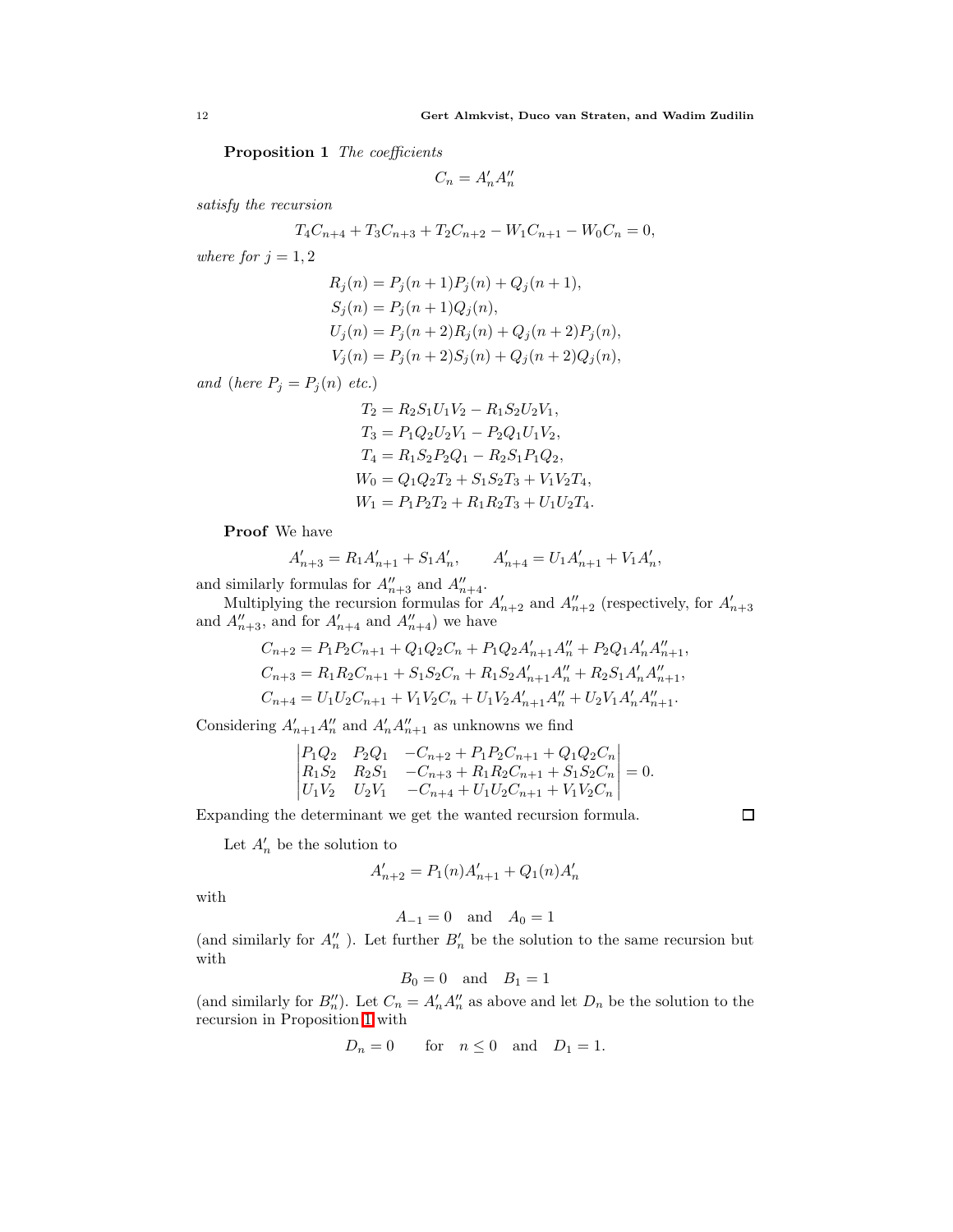Assume that

$$
P_j(n) = \frac{a_j(n+1)^2 + a_j(n+1) + b_j}{(n+2)^2}, \qquad Q_j(n) = \frac{c_j(n+1)^2}{(n+2)^2}
$$

for  $j = 1, 2$ . Define

$$
f_1 = \frac{b_2 c_1}{b_2^2 c_1 - b_1^2 c_2}, \qquad f_2 = \frac{b_1 c_2}{b_1^2 c_2 - b_2^2 c_1}.
$$

**Theorem** We have for  $n \geq 1$ 

$$
\frac{D_n}{C_n} = f_1 \frac{B'_n}{A'_n} + f_2 \frac{B''_n}{A''_n}.
$$

**Proof** We use induction on n. First we let Maple check the identity for  $n =$ 0, 1, 2, 3. Assume that

$$
\frac{D_k}{C_k} = f_1 \frac{B'_k}{A'_k} + f_2 \frac{B''_k}{A''_k},
$$

i.e.,  $D_k = f_1 A''_k B'_k + f_2 A'_k B''_k$  for  $k = n, n + 1, n + 2, n + 3$ . We have

$$
\frac{D_{n+4}}{C_{n+4}} = -\frac{1}{T_4} \frac{T_3 D_{n+3} + T_2 D_{n+2} - W_1 D_{n+1} - W_0 D_n}{A'_{n+4} A''_{n+4}},
$$
\n
$$
= -f_1 \frac{1}{T_4 A'_{n+4} A''_{n+4}} \left\{ \begin{array}{c} T_3 A''_{n+3} B'_{n+3} + T_2 A''_{n+2} B'_{n+2} \\ -W_1 A''_{n+1} B'_{n+1} - W_0 A''_n B'_n \end{array} \right\}
$$
\n
$$
= f_2 \text{ [similar formula with ' replaced by '']}.
$$

 $-f_2$  {similar formula with  $'$  replaced by  $"$ }

$$
=-f_{1}\frac{1}{T_{4}A_{n+4}^{\prime}A_{n+4}^{\prime\prime}}\left\{\begin{array}{c}T_{3}(R_{2}A_{n+1}^{\prime\prime}+S_{2}A_{n}^{\prime\prime})(R_{1}B_{n+1}^{\prime}+S_{1}B_{n}^{\prime})\\+T_{2}(P_{2}A_{n+1}^{\prime\prime}+Q_{2}A_{n}^{\prime\prime})(P_{1}B_{n+1}^{\prime}+Q_{1}B_{n}^{\prime})\\-W_{1}A_{n+1}^{\prime\prime}B_{n+1}^{\prime}-W_{0}A_{n}^{\prime\prime}B_{n}^{\prime}\end{array}\right\}
$$

 $-f_2$  {similar formula}

$$
= -f_{1} \frac{1}{T_{4}A'_{n+4}A''_{n+4}} \left\{ \begin{array}{l} (T_{3}R_{2}R_{1} + T_{2}P_{1}P_{2} - W_{1})A''_{n+1}B'_{n+1} \\ + (T_{3}S_{1}S_{2} + T_{2}Q_{1}Q_{2} - W_{0})A''_{n}B'_{n} \\ + (T_{3}S_{1}R_{2} + T_{2}P_{2}Q_{1})A''_{n+1}B'_{n} \\ + (T_{3}R_{1}S_{2} + T_{2}P_{1}Q_{2})A''_{n}B'_{n+1} \\ - f_{2} \left\{ \text{similar formula} \right\} \\ = -f_{1} \frac{1}{T_{4}A'_{n+4}A''_{n+4}} \left\{ -T_{4}(U_{2}A''_{n+1} + V_{2}A''_{n})(U_{1}B'_{n+1} + V_{1}B'_{n}) \right\} \\ - f_{2} \left\{ \text{similar formula} \right\} \\ = f_{1} \frac{B'_{n+4}}{A'_{n+4}} + f_{2} \frac{B''_{n+4}}{A''_{n+4}}. \end{array} \right.
$$

 $\Box$ 

In [\[1\]](#page-17-0) we consider the second order differential operators

$$
\theta^2 - z(a\theta^2 + a\theta + b) - cz^2(\theta + 1)^2
$$
, where  $\theta = z\frac{d}{dz}$ .

This corresponds to the recursion formula

$$
(n+2)^2 A_{n+2} = (a(n+1)^2 + a(n+1) + b)A_{n+1} + c(n+1)^2 A_n
$$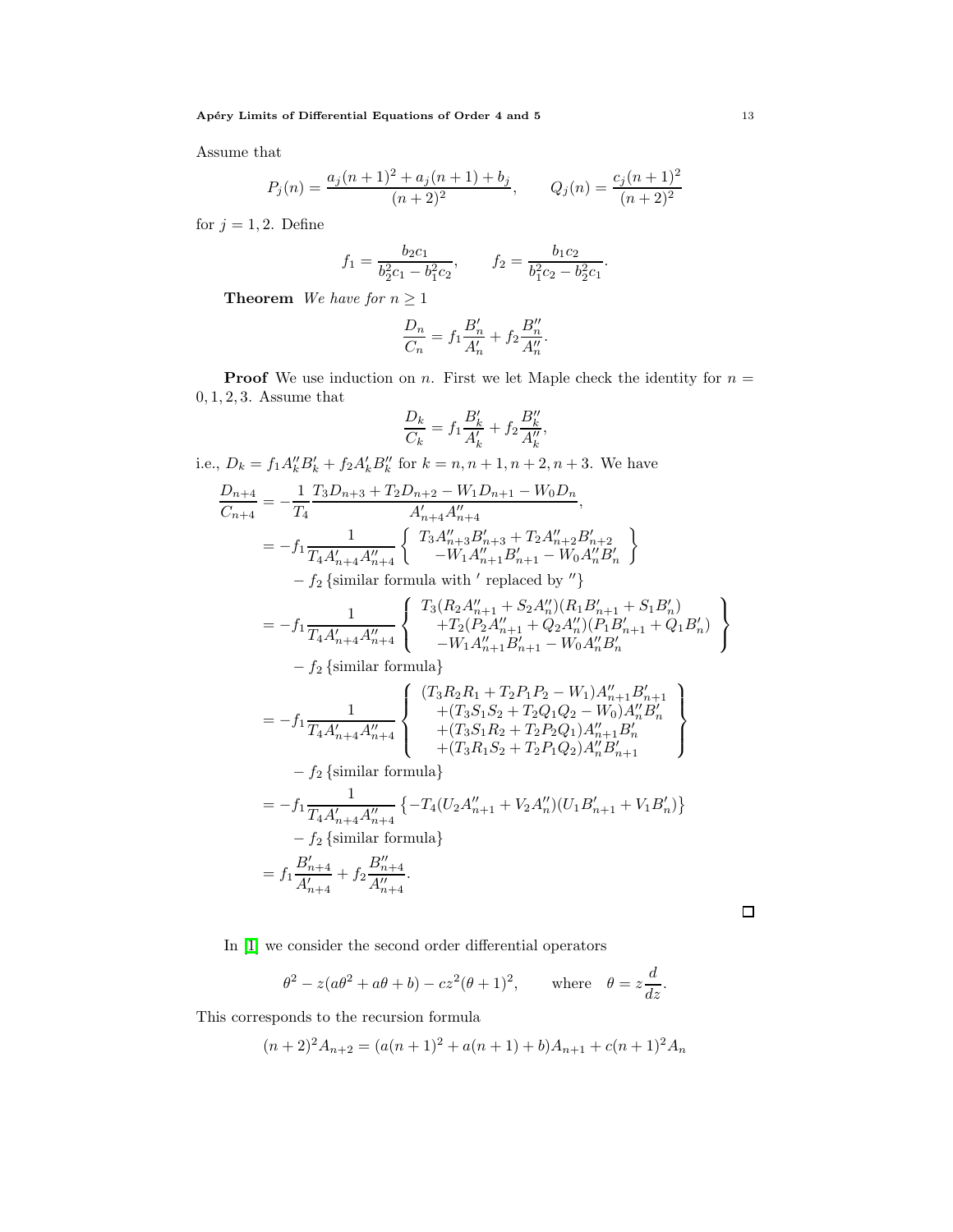We consider the following cases:

| #   | $\overline{a}$ | h   | c         |
|-----|----------------|-----|-----------|
| (a) | 7              | 2   | 8         |
| (b) | 11             | 3   | 1         |
| (c) | 10             | 3   | -9        |
| (d) | 12             | 4   | –32       |
| (e) | 32             | 12  | $-256\,$  |
| (f) | 9              | 3   | $-27$     |
| (g) | 17             | 6   | $-72$     |
| (h) | 54             | 21  | $-729$    |
| (i) | 128            | 52  | $-4096$   |
| (i) | 864            | 372 | $-186624$ |
|     |                |     |           |

We get the following table for  $(f_1, f_2)$ :

|     | (b)                                        | (c)                                              | (d)                                                  | (e)                                                                           | (f)                                                                                |
|-----|--------------------------------------------|--------------------------------------------------|------------------------------------------------------|-------------------------------------------------------------------------------|------------------------------------------------------------------------------------|
| (a) | $\left(\frac{6}{17}, -\frac{1}{34}\right)$ | $(\frac{2}{9}, \frac{1}{6})$                     | $(\frac{1}{8}, \frac{1}{4})$                         | $\left(\frac{3}{68},\frac{4}{17}\right)$                                      | $\left(\frac{2}{15},\frac{3}{10}\right)$                                           |
| (b) |                                            | $\left(\frac{1}{30}, \frac{3}{10}\right)$        | $(\frac{1}{76}, \frac{6}{19})$                       | $\left(\frac{1}{204}, \frac{16}{51}\right)$                                   | $\left(\frac{1}{84}, \frac{9}{28}\right)$                                          |
| (c) |                                            |                                                  | $\left(-\frac{1}{4},\frac{2}{3}\right)$              |                                                                               |                                                                                    |
| (d) |                                            |                                                  |                                                      | $\left(-\frac{3}{28}, \frac{16}{21}\right)$<br>$\left(\frac{3}{4}, -2\right)$ | $\left(-\frac{1}{6},\frac{1}{2}\right)$<br>$\left(-\frac{2}{3},\frac{3}{4}\right)$ |
| (e) |                                            |                                                  |                                                      |                                                                               | $\left(-\frac{16}{33}, \frac{9}{44}\right)$                                        |
|     |                                            |                                                  |                                                      |                                                                               |                                                                                    |
|     | (g)                                        | (h)                                              | (i)                                                  |                                                                               | (j)                                                                                |
| (a) | $(\frac{1}{12}, \frac{1}{4})$              | $\left(\frac{14}{537}, \frac{81}{358}\right)$    | $\left(\frac{13}{1188}, \frac{64}{297}\right)$       |                                                                               | $(\frac{31}{19308},\frac{324}{1609})$                                              |
| (b) | $\left(\frac{1}{114}, \frac{6}{19}\right)$ | $\left(\frac{7}{2334}, \frac{243}{778}\right)$   | $\left(\frac{13}{9892}, \frac{768}{2473}\right)$     |                                                                               | $\left(\frac{31}{151500}, \frac{3888}{12625}\right)$                               |
| (c) | $\left( -\frac{1}{6}, \frac{2}{3} \right)$ | $\left(-\frac{7}{96}, \frac{27}{32}\right)$      | $\left(-\frac{13}{348}, \frac{256}{261}\right)$      |                                                                               | $\left(-\frac{31}{4020}, \frac{432}{335}\right)$                                   |
| (d) | $\infty$                                   | $\left(\frac{14}{51}, -\frac{81}{68}\right)$     | $\left(\frac{13}{164},-\frac{32}{41}\right)$         |                                                                               | $\left(\frac{31}{3756}, -\frac{162}{313}\right)$                                   |
|     |                                            |                                                  |                                                      |                                                                               |                                                                                    |
| (e) | $\left(-\frac{4}{3},\frac{3}{4}\right)$    | $\left(\frac{112}{165}, -\frac{243}{220}\right)$ | $\left(\frac{13}{100}, -\frac{12}{25}\right)$        |                                                                               | $\left(\frac{31}{2784}, -\frac{243}{928}\right)$                                   |
| (f) | $(\frac{1}{2}, -\frac{2}{3})$              | $\left(\frac{7}{66}, -\frac{9}{22}\right)$       | $\left(\frac{39}{1004}, -\frac{256}{753}\right)$     |                                                                               | $\left(\frac{31}{6348}, -\frac{144}{529}\right)$                                   |
| (g) |                                            | $\left(\frac{14}{51}, -\frac{27}{34}\right)$     | $\left(\frac{13}{164}, -\frac{64}{123}\right)$       |                                                                               | $\left(\frac{31}{3756}, -\frac{108}{313}\right)$                                   |
| (h) |                                            |                                                  |                                                      |                                                                               | $\left(\frac{31}{2124}, -\frac{112}{531}\right)$                                   |
|     |                                            |                                                  | $\left(\frac{1053}{4580}, -\frac{1792}{3445}\right)$ |                                                                               |                                                                                    |
| (i) |                                            |                                                  |                                                      |                                                                               | $\left(\frac{124}{5061}, -\frac{1053}{6748}\right)$                                |

We can also consider Hadamard products of third order differential equations, i.e., we have recursions for  $j = 1, 2$ 

$$
A'_{n+2} = \frac{(2(n+1)+1)(a_1(n+1)^2 + a_1(n+1)+b_1)}{(n+2)^3}A'_{n+1} + c_1 \frac{(n+1)^3}{(n+2)^3}A'_n
$$

and similarly for  $A''_n$ . Then we can imitate everything we did for second order equations and the results are the same except that the degree of the difference equation is higher. In particular, the weights  $f_1$  and  $f_2$  are the same as before.

For a Hadamard square we must modify the construction of the recurrence. Let

$$
A_{n+2} = P(n)A_{n+1} + Q(n)A_n
$$

with  $A_{-1} = 0$ ,  $A_0 = 1$ . Let  $B_n$  satisfy the same recursion with  $B_0 = 0$ ,  $B_1 = 1$ . Then

$$
A_{n+3} = R(n)A_{n+1} + S(n)A_n,
$$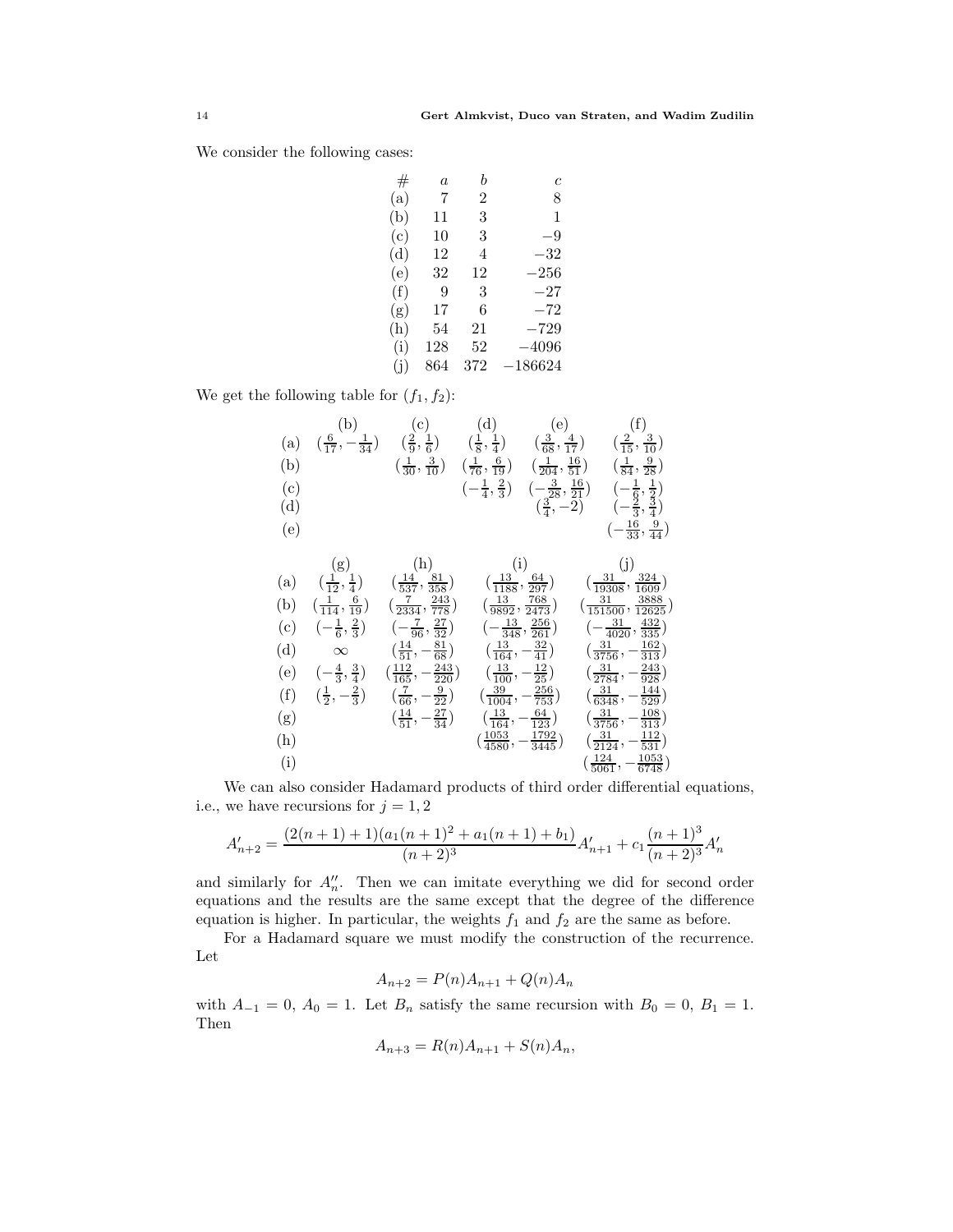where

$$
R(n) = P(n + 1)P(n) + Q(n + 1), \qquad S(n) = P(n + 1)Q(n + 1).
$$

Put

$$
T(n) = R(n)Q(n) - S(n)P(n);
$$

then  $C_n = A_n^2$  satisfies

$$
PQC_{n+3} - RSC_{n+2} - PRTC_{n+1} + QSTC_n = 0.
$$

**Proposition 2** Let  $C_{-2} = 0$ ,  $C_{-1} = 0$ ,  $C_0 = 1$  and let  $D_n$  satisfy the same recursion with  $D_{-1} = 0$ ,  $D_0 = 0$ ,  $D_1 = 1$ . Then if

$$
P(n) = \frac{a(n+1)^2 + a(n+1) + b}{(n+2)^2}, \qquad Q(n) = c \frac{(n+1)^2}{(n+2)^2},
$$

we have

$$
\frac{D_n}{C_n} = \frac{1}{b} \frac{B_n}{A_n} \qquad \text{for} \quad n > 0.
$$

Proof Assume that

$$
\frac{D_k}{C_k} = \frac{1}{b} \frac{B_k}{A_k}
$$
 for  $k = n, n + 1, n + 2$ .

Then

$$
\frac{D_{n+3}}{C_{n+3}} = \frac{RSA_{n+2}B_{n+2} + PRTA_{n+1}B_{n+1} - QSTA_nB_n}{bPQA_{n+3}^2}
$$
  
= 
$$
\frac{1}{bPQA_{n+3}^2} \left\{\n\begin{array}{c}\nRS(PA_{n+1} + QA_n)(PB_{n+1} + QB_n) \\
+ PRTA_{n+1}B_{n+1} - QSTA_nB_n\n\end{array}\n\right\}
$$
  
= 
$$
\frac{PQ(RA_{n+1} + SA_n)(RB_{n+1} + SB_n)}{bPQA_{n+3}^2} = \frac{1}{b}\frac{B_{n+3}}{A_{n+3}}
$$

Maple checks that the formula is true for  $n = 0, 1, 2$ .

We still have another case of Hadamard products, namely, the product of the second order differential equations (a), (b), (c), (d), (e), (f), (g), (h), (i), (j) (respectively, third order  $(\alpha)$ ,  $(\beta)$ ,  $(\gamma)$ ,  $(\delta)$ ,  $(\varepsilon)$ ,  $(\zeta)$ ,  $(\eta)$ ,  $(\theta)$ ,  $(\iota)$ ,  $(\kappa)$ ) with the second order differential equations  $(A)$ ,  $(B)$ ,  $(C)$ ,  $(D)$ , i.e., multiplying the coefficients with

$$
\binom{2n}{n}
$$
,  $\frac{(3n)!}{n!^3}$ ,  $\frac{(4n)!}{(2n)!n!^2}$ ,  $\frac{(6n)!}{(3n)!(2n)!n!}$ .

The corresponding differential operators are  $\theta^2 - zQ(\theta)$ , where  $Q(\theta)$  is given by

(A) 
$$
(2\theta + 1)^2
$$
  
\n(B)  $3(3\theta + 1)(3\theta + 2)$   
\n(C)  $4(4\theta + 1)(4\theta + 3)$   
\n(D)  $12(6\theta + 1)(6\theta + 5)$ 

We have the formulas

$$
\begin{aligned} \left\{\theta^2 - zP(\theta) - cz^2(\theta + 1)^2\right\} & \times \left\{\theta^2 - zQ(\theta)\right\} \\ &= \theta^4 - zP(\theta)Q(\theta) - cz^2Q(\theta)Q(\theta + 1) \\ \left\{\theta^3 - z(2\theta + 1)P(\theta) - cz^2(\theta + 1)^3\right\} & \times \left\{\theta^2 - zQ(\theta)\right\} \\ &= \theta^5 - z(2\theta + 1)P(\theta)Q(\theta) - cz^2(\theta + 1)Q(\theta)Q(\theta + 1) \end{aligned}
$$

 $\Box$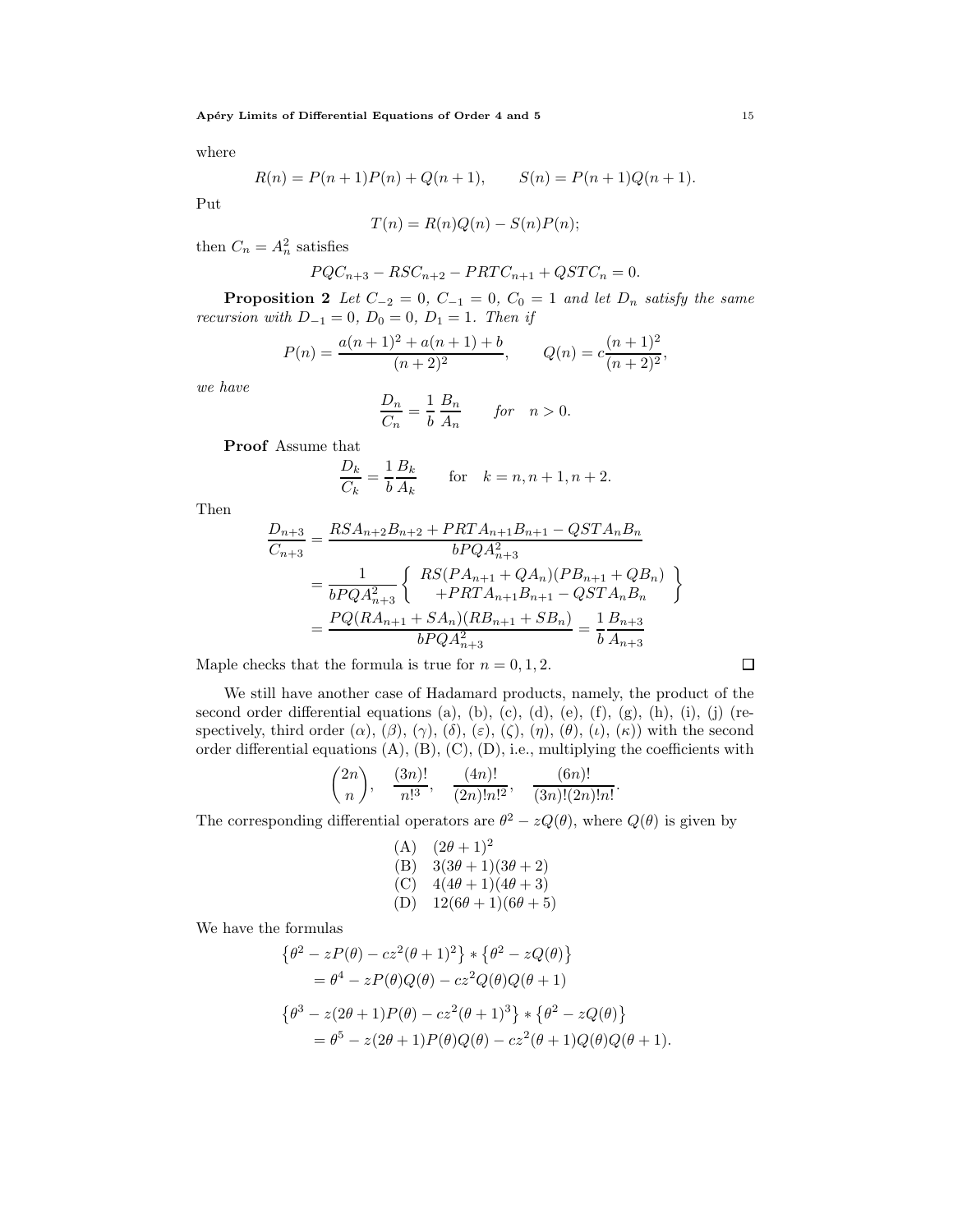Let now  $A_n$  solve the equation

$$
\theta^2 - zP(\theta) - cz^2(\theta + 1)^2
$$

with  $A_{-1} = 0, A_0 = 1$ . Then  $A_n$  satisfies the recursion

$$
(n+2)^2 A_{n+2} = P(n+1)A_{n+1} + c(n+1)^2 A_n.
$$

Let  $B_n$  satisfy the same recurrence but with  $B_0 = 0, B_1 = 1$ . Let further  $C_n$  satisfy the recursion

$$
(n+2)^{4}C_{n+2} = P(n+1)Q(n+1)C_{n+1} + cQ(n)Q(n+1)C_{n}
$$

with  $C_{-1} = 0, C_0 = 1$ . Similarly, let  $D_n$  satisfy the same recursion but with  $D_0 = 0, D_1 = 1.$ 

Proposition 3 We have

$$
\frac{D_n}{C_n} = \frac{1}{Q(0)} \frac{B_n}{A_n}.
$$

Proof We first show that

$$
\frac{C_{n+1}}{C_n} = \frac{Q(n)}{(n+1)^2} \frac{A_{n+1}}{A_n}.
$$

Assume this is true for  $n$ . Then

$$
(n+2)^4 \frac{C_{n+2}}{C_{n+1}} = P(n+1)Q(n+1) + cQ(n)Q(n+1)\frac{C_n}{C_{n+1}}
$$
  
=  $P(n+1)Q(n+1) + cQ(n)Q(n+1)\frac{(n+1)^2}{Q(n)}\frac{A_n}{A_{n+1}}$   
=  $\frac{Q(n+1)}{A_{n+1}}\{P(n+1)A_{n+1} + Q(n)A_n\}$   
=  $\frac{Q(n+1)}{A_{n+1}}(n+2)^2A_{n+2}$ .

We get, assuming the formula true for  $n$  and  $n + 1$ ,

$$
\frac{D_{n+2}}{C_{n+2}} = \frac{P(n+1)Q(n+1)D_{n+1} + cQ(n)Q(n+1)D_n}{P(n+1)Q(n+1)C_{n+1} + Q(n)Q(n+1)C_n}
$$
  
= 
$$
\frac{1}{Q(0)} \frac{P(n+1)B_{n+1}C_{n+1}/A_{n+1} + cQ(n)B_nC_n/A_n}{P(n+1)A_{n+1}C_{n+1}/A_{n+1} + cQ(n)A_nC_n/A_n}
$$
  
= 
$$
\frac{1}{Q(0)} \frac{P(n+1)B_{n+1} + c(n+1)^2B_n}{P(n+1)A_{n+1} + c(n+1)^2A_n} = \frac{1}{Q(0)} \frac{B_{n+2}}{A_{n+2}}.
$$

 $\Box$ 

## 4 Conjectured limits

<span id="page-15-0"></span>Using Maple's PSLQ we have found many limits, where we have no proof.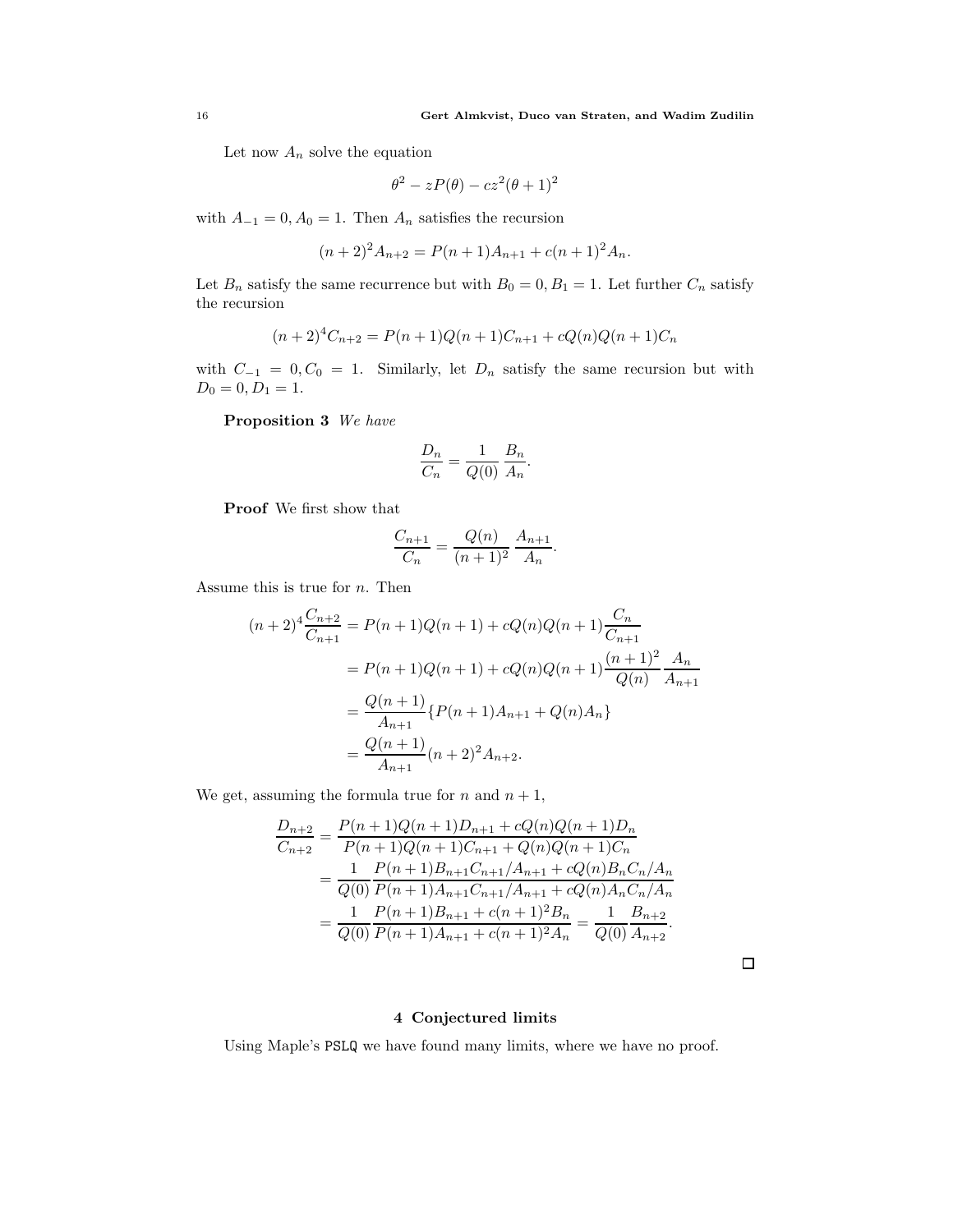|  | 4.1 Limits of form $c\pi^2$ . |  |  |  |
|--|-------------------------------|--|--|--|
|--|-------------------------------|--|--|--|

| #                | 15  | 18              | 19      | 20       | 21             | 22             | 23             | 24  | 25           | 26           | 27       | 33               | 45                      |
|------------------|-----|-----------------|---------|----------|----------------|----------------|----------------|-----|--------------|--------------|----------|------------------|-------------------------|
| $\boldsymbol{c}$ | 144 | $rac{1}{60}$    | Ŧ<br>56 | 5<br>216 | $\frac{1}{48}$ | $\frac{1}{36}$ | $\frac{1}{32}$ | 180 | Ŧ<br>120     | 84           | 56       | 384              | $rac{1}{96}$            |
|                  |     |                 |         |          |                |                |                |     |              |              |          |                  |                         |
| $^{\#}$          | 51  | 55              |         | 62       | 63             | 68             | 99             |     | 109          | 117          | 118      |                  | 119                     |
| $\boldsymbol{c}$ | 360 |                 | 128     | 1440     | 1800           | Ŧ<br>288       |                | 198 | 474          | 64           | 160      |                  | 3<br>224                |
|                  |     |                 |         |          |                |                |                |     |              |              |          |                  |                         |
| #                | 193 | 195             |         | 198      | 208            | 209            | 210            |     | 211          | 212          | 222      |                  | 224                     |
| $\boldsymbol{c}$ | 108 | $rac{1}{78}$    |         | 72       | 1119           | Ŧ<br>138       |                | 276 | 2048         | 48           | ┻<br>128 |                  | $\frac{1}{64}$          |
|                  |     |                 |         |          |                |                |                |     |              |              |          |                  |                         |
| $^{\#}$          | 232 | 234             |         | 235      | 238            | 241            | 243            |     | 248          | 250          | 256      |                  | 260                     |
| $\boldsymbol{c}$ | 256 | $\frac{2}{81}$  |         | 162      | 162            | 512            |                | 168 | $rac{1}{40}$ | $rac{1}{80}$ |          | $\overline{320}$ | 25<br>$\overline{3096}$ |
|                  |     |                 |         |          |                |                |                |     |              |              |          |                  |                         |
|                  |     | $\overline{11}$ | 261     | ററ       | 270            |                | າຂາ            | 207 | 338          |              | 3/11     |                  |                         |

|        | $\sim$<br>UΔ<br>∠ | ◡<br>٠   | ∠ບ<br>—    | ້ |          | . .            |
|--------|-------------------|----------|------------|---|----------|----------------|
| ⌒<br>U |                   | $\Omega$ | 700<br>. . |   | $\alpha$ | $\overline{a}$ |

4.2 Limits of the form  $cG$ .

| ≠<br>$^{\prime\prime}$ | n e<br>50   | $\Omega$<br>ഄഄ                             | 40 | $\sim$ $\sim$<br>∪⊍ | റച<br>49⊥     | റാറ<br>∠ບບ | 00H<br>∠⊖ ।            | 239                        | 257<br>∠⊍ | 258 |
|------------------------|-------------|--------------------------------------------|----|---------------------|---------------|------------|------------------------|----------------------------|-----------|-----|
| ╭<br>◡                 | .<br>-<br>- | $\overline{\phantom{a}}$<br>__<br>$\Omega$ | 10 | ാല                  | ಀ<br>__<br>76 | $\sim$     | $\sim$<br>$40^{\circ}$ | $\sim$ $\sim$ $\sim$<br>υ. | 104       | 56  |

| $^{\prime\prime}$ | '04       | $- -$<br>" | $\sim$ $\sim$<br>400 | ററെ<br>◡<br>∠∪ບ | 300 | ാറല<br>ບ∠ບ | 001<br>99 T |
|-------------------|-----------|------------|----------------------|-----------------|-----|------------|-------------|
| ⌒<br>U            | $\Lambda$ | <b>245</b> | ገበ                   | 57              | 68  |            | $\Omega$    |

4.3 Limits of the form  $L(\chi_3, 2)$ .

| #               | $ -$<br>∽<br>Эŏ | $\epsilon$<br>04 | $\alpha$<br>69     | H C<br>υ | 10H<br>ᅶᇦᅧ      | 10C<br>190 | ഹ<br>159 | 140          | 100    | $\sim$ $-$<br>- | $\sim$ $\sim$ $\sim$<br>∽ |
|-----------------|-----------------|------------------|--------------------|----------|-----------------|------------|----------|--------------|--------|-----------------|---------------------------|
| $\sqrt{2}$<br>◡ | $\sim$          | $-$<br>10        | $\sim$<br>$\Omega$ | 10       | ູ<br>$^{\circ}$ | ູບ.<br>48  | ್<br>96  | $\sim$<br>96 | $\sim$ |                 | 20<br>. .                 |

4.4 Limits of the form  $c\zeta(3)$ .

| -<br>-     | ⊿⊖     | ഹ<br>$\overline{\omega}$ | ົ<br>U 1   | -<br>≖ |                                    | $\sim$ $\sim$<br>$\sim$<br>ΩU | - -<br>◡▵         | $ -$<br>ಀಀ       | $\sim$ $\sim$<br>- OU  |
|------------|--------|--------------------------|------------|--------|------------------------------------|-------------------------------|-------------------|------------------|------------------------|
| $\epsilon$ | $\sim$ | -C                       | ററെ<br>OC. | 64     | $\overline{\phantom{a}}$<br>$\sim$ |                               | $-$<br>$H \Omega$ | $\sim$<br>$\sim$ | ___<br>$\Omega$<br>$-$ |

|                 | v | $\sim$ $-$<br>U | u<br>ΞU | ັ | ч<br>υō | $\sim$ $\sim$<br>U5           |
|-----------------|---|-----------------|---------|---|---------|-------------------------------|
| $\sqrt{2}$<br>ັ |   |                 |         | ◡ |         | 41<br>$\overline{\mathsf{a}}$ |

4.5 Limits of the form  $cL(\chi_3, 3)$ .

 $4.6\,$  Limits of the form  $c\pi^4.$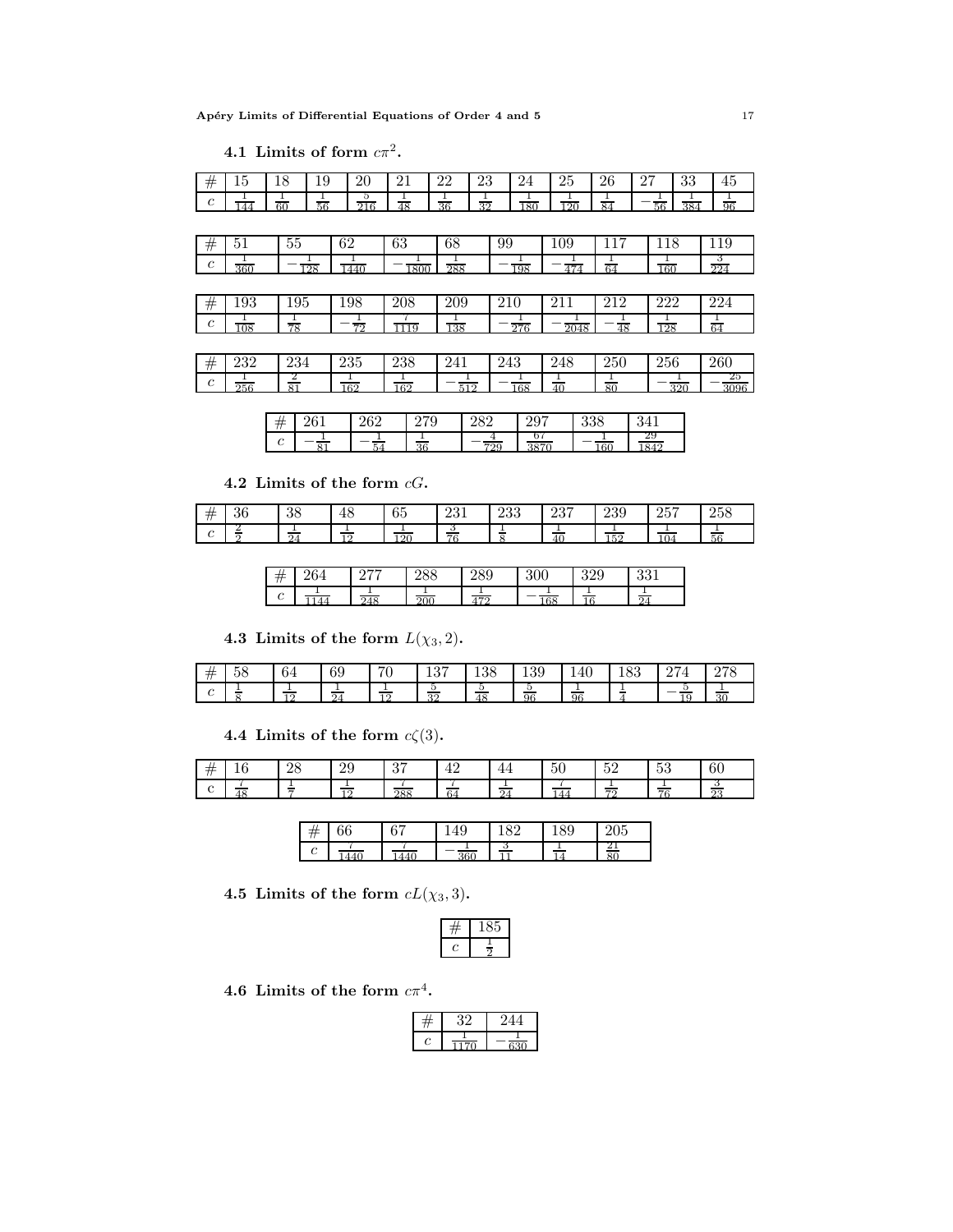| #     | 59                                                                               | 116                                             | 214                                                |
|-------|----------------------------------------------------------------------------------|-------------------------------------------------|----------------------------------------------------|
| Limit | $\frac{1}{208}\pi^2 + \frac{7}{26}G$                                             | $\frac{1}{320}\pi^2 + \frac{1}{10}G$            | $\frac{1}{144}\pi^2 + \frac{3}{16}L(\chi_3, 2)$    |
|       |                                                                                  |                                                 |                                                    |
| #     | 215                                                                              | 216 & 217                                       | 218                                                |
| Limit | $\frac{1}{736}\pi^2 + \frac{3}{46}G$                                             | $\frac{1}{24}L(\chi_3, 2)$<br>$\frac{1}{54}\pi$ | $+\frac{7}{50}L(\chi_3,2)$<br>$\frac{1}{450}\pi^2$ |
| #     | 219                                                                              | 220                                             | 221                                                |
| Limit | $\frac{5}{8}L(\chi_3, 2)$<br>$\frac{1}{18}\pi$                                   | $\frac{1}{8}G$<br>$\frac{1}{128}\pi$            | $\frac{10}{171}G$<br>$rac{5}{4104}$                |
| #     | 226                                                                              | 240                                             | 242                                                |
| Limit | $\frac{1}{216}\pi^2+\frac{5}{24}L(\chi_3,2)$                                     | $\frac{26}{253}G$<br>$\frac{1}{6072}\pi$<br>$+$ | $-\frac{1}{54}\pi^2+\frac{1}{6}L(\chi_3,2)$        |
|       | 251<br>#<br>$-\frac{1}{945}\pi^2+\frac{2}{45}G+\frac{3}{28}L(\chi_3,2)$<br>Limit | 252<br>$\frac{1}{39888}\pi^4$                   | $\frac{20}{277}G$                                  |
|       | 328<br>#<br>Limit<br>$\frac{1}{12}G$<br>$rac{1}{84}$<br>π                        | 340<br>$\frac{7712}{\pi}$                       | $+\frac{9}{241}G$                                  |

4.7 Limits of mixed form.

Remark Equation #251 is remarkable. The recursion is of order 4 and degree 8. The corresponding differential operator (of order 8 and degree 4) factors into two of order 4 (of degree 12 and 8, respectively). It is also the only case we have found which is a linear combination of values of three L-functions.

4.8 Unidentified limits with many digits. The following limits converge very fast but we have not been able to identify them:

| #                 | Limit                                                      |
|-------------------|------------------------------------------------------------|
| 17                | 0.3097538790467859180612009276621093227187570662744        |
| 34                | 0.3328799000999687141578669041535332990987481910397        |
| 147               | $-0.18294864738225619912816208889600198974512074131046$    |
| 206               | 0.034533768895242744048924842293799661180236416            |
| 207               | $-0.00050462505145900474057831709244307528529622730007723$ |
| $\widetilde{214}$ | 0.078351361063584306378644830113068845245731042453985      |
| 229               | 0.017891639973294587136164078700439361783026615410295      |

For  $\#214$  see [\[3\]](#page-17-5).

Acknowledgements. We thank Vasily Golyshev and Arne Meurman for several interesting discussions about this work. We also want to thank the referee for useful comments and spotting several mistakes in the first version of this paper.

### References

- <span id="page-17-0"></span>[1] G. Almkvist and W. Zudilin, 'Differential equations, mirror maps and zeta values', in: [Mirror Symmetry V](http://www.ams.org/bookstore-getitem?item=AMSIP-38), N. Yui, S.-T. Yau, and J.D. Lewis (eds.), AMS/IP Stud. Adv. Math. 38 (International Press & Amer. Math. Soc., Providence, RI, 2007) 481–515; [arXiv: math/0402386 \[math.NT\]](http://arxiv.org/abs/math.NT/0402386) (2004).
- <span id="page-17-1"></span>[2] G. Almkvist, C. van Enckevort, D. van Straten, and W. Zudilin, 'Tables of Calabi–Yau equations', [arXiv: math/0507430 \[math.AG\]](http://arxiv.org/abs/math.AG/0507430) (2005).
- <span id="page-17-5"></span>[3] G. ALMKVIST, 'Calabi–Yau differential equations of degree 2 and 3 and Yifan Yang's pullback', [arXiv: math/0612215 \[math.AG\]](http://arxiv.org/abs/math.AG/0612215) (2006).
- <span id="page-17-4"></span><span id="page-17-3"></span>[4] F. BEUKERS, 'Irrationality proofs using modular forms', Astérisque,Vol.147-148, (271-283).
- [5] R. Stanley, Enumerative combinatorics, vol. 2, Cambridge Studies in Advanced Mathematics (Cambridge Univ. Press, Cambridge, 1999).<br>YIFAN YANG, 'Apéry limits and
- <span id="page-17-2"></span>[6] Yifan Yang, 'Ap´ery limits and special values of L-functions', [arXiv: math/0709.1968\[math.NT\]](http://arxiv.org/abs/math.NT/0709.1968) (2007).